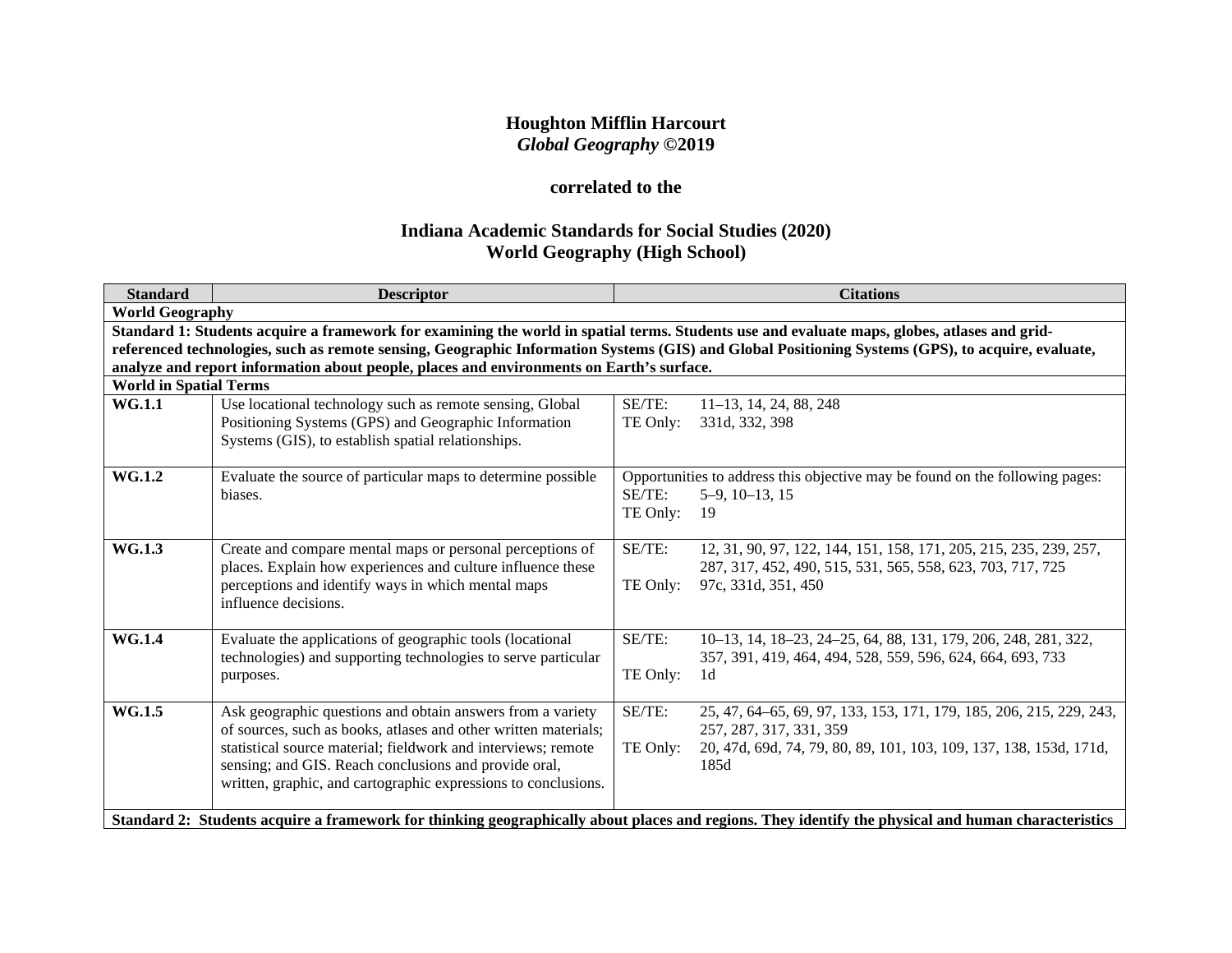| <b>Standard</b><br><b>Citations</b><br><b>Descriptor</b>                                                                                            |  |  |  |  |  |
|-----------------------------------------------------------------------------------------------------------------------------------------------------|--|--|--|--|--|
| of places and regions. Students understand that people create regions to interpret Earth's complexity, and how culture and experience influence     |  |  |  |  |  |
| people's perception of places and regions.                                                                                                          |  |  |  |  |  |
| <b>Places and Regions</b>                                                                                                                           |  |  |  |  |  |
| SE/TE:<br><b>WG.2.1</b><br>Give examples of how and why places and regions change or<br>30-31, 42-45, 71-77, 78-82, 83-86, 87-90, 135-139, 140-144, |  |  |  |  |  |
| do not change over time.<br>145-149, 150-151, 155-158, 159-163, 166-169, 176-181, 192,                                                              |  |  |  |  |  |
| 210-213, 217-221, 222-227, 228-229, 230-235, 236-239, 245-                                                                                          |  |  |  |  |  |
| 247, 284-285, 289-293, 296-301, 302-307, 310-315, 316, 319-                                                                                         |  |  |  |  |  |
| 321, 330-331, 353-356, 359, 361-367, 368-369, 370-374, 375-                                                                                         |  |  |  |  |  |
| 379, 382-383, 385-387, 424-427, 428-429, 431-435, 438-441,                                                                                          |  |  |  |  |  |
| 442-445, 448-452, 453-454, 459, 476, 480, 491, 495-496, 500,                                                                                        |  |  |  |  |  |
| 503-507, 510-515, 516-519, 520-521, 522, 525-527, 532, 536,                                                                                         |  |  |  |  |  |
| 567-572, 573-577, 580-583, 584-587, 590, 593-595, 600-601,                                                                                          |  |  |  |  |  |
| 612, 628-631, 632, 635-639, 658-659, 661-663, 665-667, 672,                                                                                         |  |  |  |  |  |
| 690, 699-701, 702-703, 705-709, 710-711, 712-716, 718-723,                                                                                          |  |  |  |  |  |
| 724-725, 727-729, 730-732, 734-735, 738-739                                                                                                         |  |  |  |  |  |
| TE Only:<br>128, 171d, 331d, 383d, 397d, 459c, 545, 605d, 659c                                                                                      |  |  |  |  |  |
|                                                                                                                                                     |  |  |  |  |  |
| <b>WG.2.2</b><br>SE/TE:<br>Analyze and provide examples of ways in which people's<br>8, 72, 87-90, 100-101, 117, 121-122, 127-130, 133, 137, 155-   |  |  |  |  |  |
| changing views of places and regions reflect cultural<br>158, 161-162, 173-175, 176-178, 180-183, 188-189, 204-205,                                 |  |  |  |  |  |
| changes; explain how people's views of physical features<br>210-213, 215, 217-221, 222-227, 230-234, 236-239, 243, 245-                             |  |  |  |  |  |
| influence and are influenced by human behavior.<br>247, 249-251, 252-255, 260-261, 265-265, 275-277, 282-285,                                       |  |  |  |  |  |
| 286-287, 289-293, 296-301, 302-307, 308-309, 310-315, 316-                                                                                          |  |  |  |  |  |
| 317, 319-321, 322, 323-325, 326-329, 330-331, 334-335, 338-                                                                                         |  |  |  |  |  |
| 339, 348-349, 353-356, 358-359, 361-367, 370-374, 375-379,                                                                                          |  |  |  |  |  |
| 380-381, 382-383, 385-387, 388-390, 392-395, 397, 400-401,                                                                                          |  |  |  |  |  |
| 404-405, 417-418, 419, 424-427, 428-429, 431-435, 436-437,                                                                                          |  |  |  |  |  |
| 438-441, 442-445, 446-447, 448-452, 453-457, 458-459, 461-                                                                                          |  |  |  |  |  |
| 463, 465-467, 468-471, 472-473, 476-477, 480-481, 482-483,                                                                                          |  |  |  |  |  |
| 487-490, 491-493, 495-499, 500-501, 503-507, 510-515, 516-                                                                                          |  |  |  |  |  |
| 519, 522-523, 525-527, 528, 529-531, 532-535, 536-537, 540-                                                                                         |  |  |  |  |  |
| 541, 544–545, 546–547, 551–555, 560–563, 564–565, 567–572,                                                                                          |  |  |  |  |  |
| 573-577, 580-583, 584-587, 590-591, 593-595, 597-599, 600-                                                                                          |  |  |  |  |  |
| 603, 604–605, 608–609, 612–613, 614–615, 619, 620–623, 625–<br>627, 628-631, 632-633, 635-639, 640-641, 642-646, 647-650,                           |  |  |  |  |  |
| 651-655, 658-659, 661-663, 665-667, 668-671, 672-673, 676-                                                                                          |  |  |  |  |  |
| 677, 680-681, 689-692, 693, 694-695, 697, 698-701, 702-703,                                                                                         |  |  |  |  |  |
| 705-709, 712-715, 718-723, 724-725, 727-729, 730-732, 733,                                                                                          |  |  |  |  |  |
| 734-737, 738-739                                                                                                                                    |  |  |  |  |  |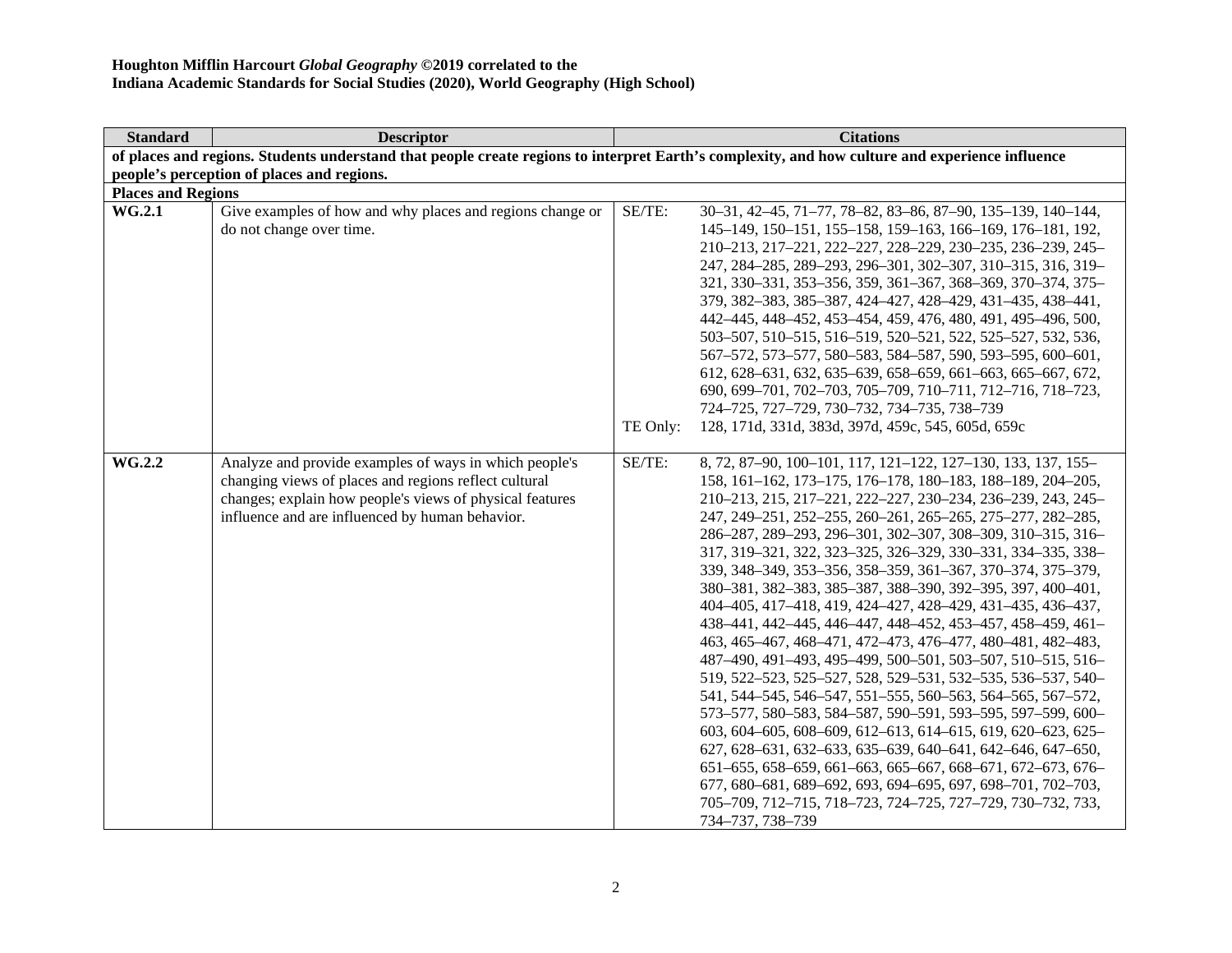| <b>Standard</b>         | <b>Descriptor</b>                                                                                                  |                           | <b>Citations</b>                                                                                                                                    |
|-------------------------|--------------------------------------------------------------------------------------------------------------------|---------------------------|-----------------------------------------------------------------------------------------------------------------------------------------------------|
|                         |                                                                                                                    | TE Only:                  | 47c, 133d, 153d, 171d, 185d, 243c, 257d, 287d, 317c, 331d, 359c,                                                                                    |
|                         |                                                                                                                    |                           | 383d, 397c, 397d, 459c, 459d, 473d, 501c, 501d, 523d, 537c,                                                                                         |
|                         |                                                                                                                    |                           | 565c, 565d, 591c, 591d, 605d, 673d, 703d, 725d                                                                                                      |
|                         |                                                                                                                    |                           |                                                                                                                                                     |
| WG.2.3                  | Explain how the concept of "region" is used as a way of                                                            | SE/TE:                    | 7-8, 9, 24, 59-63, 65-66, 67, 68-69, 86, 99, 106-107, 118, 134,                                                                                     |
|                         | categorizing, interpreting, and ordering complex information                                                       |                           | 145-149, 152-153, 154, 166-169, 170-171, 187, 194-195, 201-                                                                                         |
|                         | about Earth.                                                                                                       |                           | 202, 207-209, 214, 216, 220, 222, 243, 245, 259, 266-267, 273-                                                                                      |
|                         |                                                                                                                    |                           | 277, 278-280, 286, 288, 304, 316, 331, 333, 336-337, 340-341,                                                                                       |
|                         |                                                                                                                    |                           | 345-349, 350-352, 358-359, 360, 362, 373, 382-383, 385-387,                                                                                         |
|                         |                                                                                                                    |                           | 399, 406-407, 415-418, 419, 420-423, 430, 454, 458, 462, 466,                                                                                       |
|                         |                                                                                                                    |                           | 469, 473, 475, 482-483, 487-489, 490, 491-493, 498, 500, 501c,                                                                                      |
|                         |                                                                                                                    |                           | 502, 507, 516, 522, 539, 546-547, 551-553, 556-558, 565, 566,                                                                                       |
|                         |                                                                                                                    |                           | 569, 574, 576, 590-591, 607, 614-615, 619-623, 625-627, 632-<br>633, 634, 643, 648, 653, 658-659, 675, 682-683, 689-692, 694-                       |
|                         |                                                                                                                    |                           | 697, 702, 704, 708, 713, 716-717, 720, 724-725, 728                                                                                                 |
|                         |                                                                                                                    | TE Only:                  | 97c, 133c, 133d, 153d, 224, 287c, 287d, 397d, 429d                                                                                                  |
| <b>WG.2.4</b>           | Give examples of how people create regions to understand                                                           | SE/TE:                    | 7-8, 9, 24, 59-63, 65-66, 67, 68-69, 86, 99, 106-107, 108-115,                                                                                      |
|                         | Earth's complexity.                                                                                                |                           | 118, 134, 145-149, 152-153, 154, 166-169, 170-171, 187, 194-                                                                                        |
|                         |                                                                                                                    |                           | 195, 196-199, 201-202, 207-209, 214, 216, 220, 222, 243, 245,                                                                                       |
|                         |                                                                                                                    |                           | 259, 266-267, 268-271, 273-277, 278-280, 286, 288, 304, 316,                                                                                        |
|                         |                                                                                                                    |                           | 331, 333, 336-337, 340-341, 344-343, 345-349, 350-352, 358-                                                                                         |
|                         |                                                                                                                    |                           | 359, 360, 362, 373, 382-383, 385-387, 399, 406-407, 408-413,                                                                                        |
|                         |                                                                                                                    |                           | 415-418, 419, 420-423, 430, 454, 458, 462, 466, 469, 473, 475,                                                                                      |
|                         |                                                                                                                    |                           | 482-483, 484-485, 487-489, 490, 491-493, 498, 500, 501c, 502,                                                                                       |
|                         |                                                                                                                    |                           | 507, 516, 522, 539, 546–547, 548–549, 551–553, 556–558, 565,                                                                                        |
|                         |                                                                                                                    |                           | 566, 569, 574, 576, 590-591, 607, 614-615, 616-617, 619-623,                                                                                        |
|                         |                                                                                                                    |                           | 625-627, 632-633, 634, 643, 648, 653, 658-659, 675, 682-683,                                                                                        |
|                         |                                                                                                                    |                           | 684-687, 689-692, 694-697, 702, 704, 708, 713, 716-717, 720,                                                                                        |
|                         |                                                                                                                    |                           | 724-725, 728                                                                                                                                        |
|                         |                                                                                                                    |                           | TE Only: 97c, 133c, 133d, 153d, 224, 287c, 287d, 397d, 429d                                                                                         |
|                         |                                                                                                                    |                           | Standard 3: Students acquire a framework for thinking geographically about Earth's physical systems. They explain the physical processes that shape |
| <b>Physical Systems</b> | the patterns of Earth's surface and the characteristics and spatial distribution of ecosystems on Earth's surface. |                           |                                                                                                                                                     |
| WG.3.1                  | Define Earth's physical systems: atmosphere, lithosphere,                                                          | SE/TE:                    | 28, 29, 32-33, 46-47                                                                                                                                |
|                         | biosphere, and hydrosphere. Categorize the elements of the                                                         |                           |                                                                                                                                                     |
|                         | natural environment as belonging to one of the four systems.                                                       | <b>Digital Resources:</b> |                                                                                                                                                     |
|                         |                                                                                                                    |                           | Focus on the Essential Question Podcast, Physical Geography: A Living Planet                                                                        |
|                         |                                                                                                                    |                           |                                                                                                                                                     |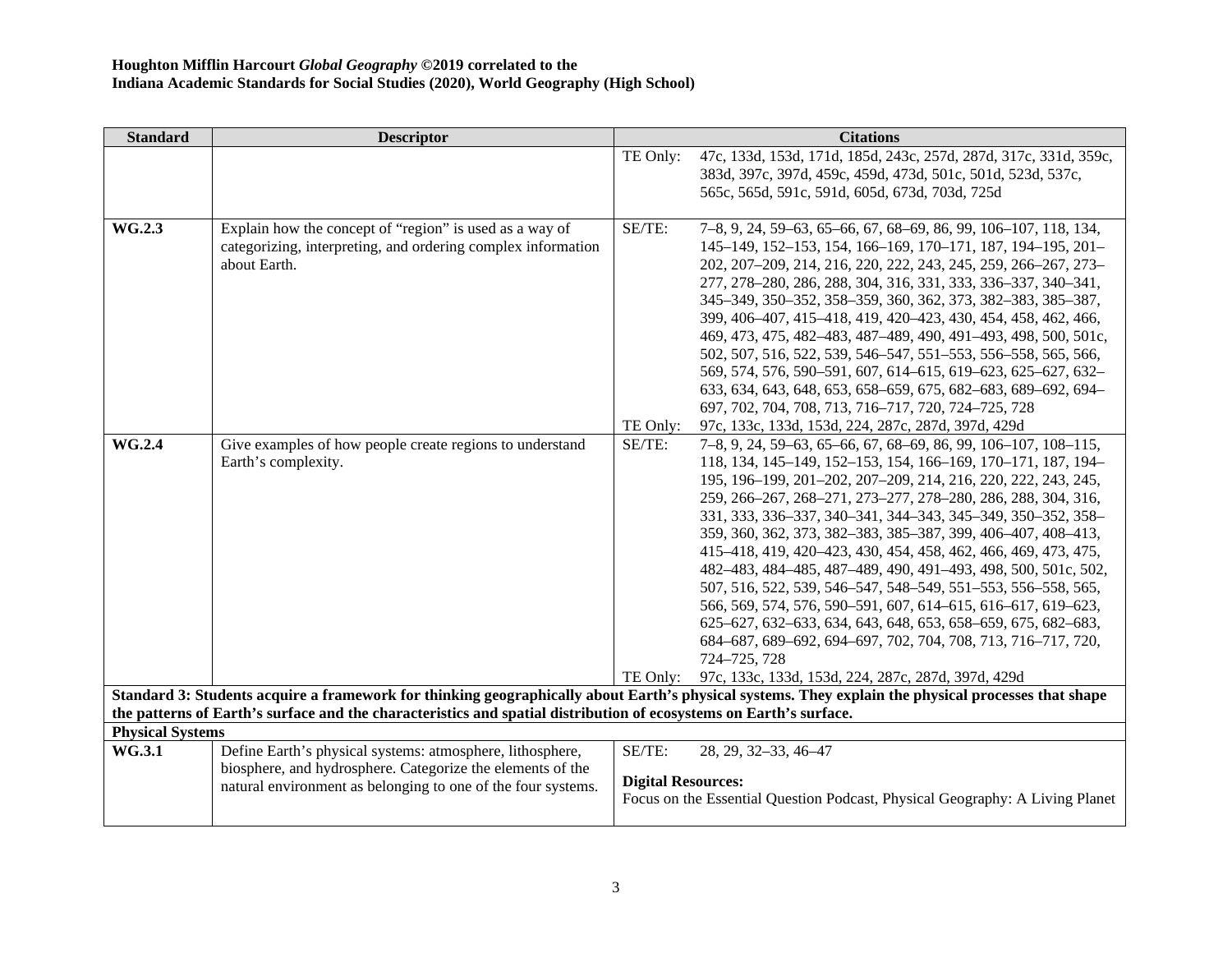| <b>Standard</b> | <b>Descriptor</b>                                            | <b>Citations</b>                                                                                                                                                                                                                                                                                        |
|-----------------|--------------------------------------------------------------|---------------------------------------------------------------------------------------------------------------------------------------------------------------------------------------------------------------------------------------------------------------------------------------------------------|
| WG.3.2          | Identify and account for the distribution pattern of the     | SE/TE:<br>32, 36, 54–57, 58, 59–63, 64, 68–69, 123–126, 132, 194, 207–209,                                                                                                                                                                                                                              |
|                 | world's climates, taking into account the Earth/Sun          | 214, 266, 278-280, 281, 286-287, 340, 350-352, 358-359, 420-                                                                                                                                                                                                                                            |
|                 | relationship, ocean currents, prevailing winds, and latitude | 423, 428, 491-493, 500-501, 556-558, 564, 625-627, 632-633,                                                                                                                                                                                                                                             |
|                 | and longitude.                                               | 683, 694-697, 702-703<br>673d                                                                                                                                                                                                                                                                           |
|                 |                                                              | TE Only:                                                                                                                                                                                                                                                                                                |
|                 |                                                              | <b>Digital Resources:</b>                                                                                                                                                                                                                                                                               |
|                 |                                                              | Focus on the Essential Question Podcast, Physical Geography: Climate and                                                                                                                                                                                                                                |
|                 |                                                              | Vegetation                                                                                                                                                                                                                                                                                              |
| <b>WG.3.3</b>   | Describe the world patterns of natural vegetation and        | SE/TE:<br>60-61, 65-66, 67, 68-69, 123-126, 132, 194, 202, 207-209, 214-                                                                                                                                                                                                                                |
|                 | biodiversity and their relations to world climate patterns.  | 215, 266, 278-280, 281, 286-287, 340, 350-352, 359, 420-423,                                                                                                                                                                                                                                            |
|                 |                                                              | 428, 491-493, 500, 556-558, 625-627, 632, 683, 694-697, 702-                                                                                                                                                                                                                                            |
|                 |                                                              | 703                                                                                                                                                                                                                                                                                                     |
|                 |                                                              | TE Only:<br>47d                                                                                                                                                                                                                                                                                         |
|                 |                                                              |                                                                                                                                                                                                                                                                                                         |
|                 |                                                              | <b>Digital Resources:</b><br>Focus on the Essential Question Podcast, Physical Geography: Climate and                                                                                                                                                                                                   |
|                 |                                                              | Vegetation                                                                                                                                                                                                                                                                                              |
|                 |                                                              |                                                                                                                                                                                                                                                                                                         |
| <b>WG.3.4</b>   | Explain and give examples of the physical processes that     | 2, 37-41, 42-45, 46-47, 107, 228-229, 273, 346, 416-417, 418,<br>SE/TE:                                                                                                                                                                                                                                 |
|                 | shape Earth's surface that result in existing landforms and  | 487, 520-521, 551-552, 555, 564-565, 607, 608, 661-663, 664,                                                                                                                                                                                                                                            |
|                 | identify specific places where these processes occur.        | 672-673, 682                                                                                                                                                                                                                                                                                            |
|                 |                                                              | TE Only:<br>3, 25c, 543, 550, 660, 683, 689-691, 692, 703, 710-711                                                                                                                                                                                                                                      |
|                 |                                                              | <b>Digital Resources:</b>                                                                                                                                                                                                                                                                               |
|                 |                                                              | Focus on the Essential Question Podcast, Physical Geography: A Living Planet                                                                                                                                                                                                                            |
|                 |                                                              |                                                                                                                                                                                                                                                                                                         |
| WG.3.5          | Illustrate and graph with precision the occurrence of        | SE/TE:<br>37-41, 46-47, 107, 228-229, 330, 520-521, 608, 651, 653, 660-                                                                                                                                                                                                                                 |
|                 | earthquakes on Earth over a given period of time (at least   | 663, 664, 672-673, 690, 710-711                                                                                                                                                                                                                                                                         |
|                 | several months) and draw conclusions concerning regions of   | 231, 609, 659c<br>TE Only:                                                                                                                                                                                                                                                                              |
|                 | tectonic instability.                                        |                                                                                                                                                                                                                                                                                                         |
|                 |                                                              | <b>Digital Resources:</b>                                                                                                                                                                                                                                                                               |
|                 |                                                              | History Video, Earthquakes                                                                                                                                                                                                                                                                              |
|                 |                                                              | Standard 4: Students acquire a framework for thinking geographically about human activities that shape Earth's surface. They examine the                                                                                                                                                                |
|                 |                                                              | characteristics, distribution and migration of human populations on Earth's surface; investigate the characteristics, distribution and complexity of<br>Earth's cultural mosaics; analyze the patterns and networks of economic interdependence on Earth's surface; examine the processes, patterns and |
|                 |                                                              | functions of human settlement; and consider how the forces of cooperation and conflict among people influence the division and control of Earth's                                                                                                                                                       |
| surface.        |                                                              |                                                                                                                                                                                                                                                                                                         |
|                 |                                                              |                                                                                                                                                                                                                                                                                                         |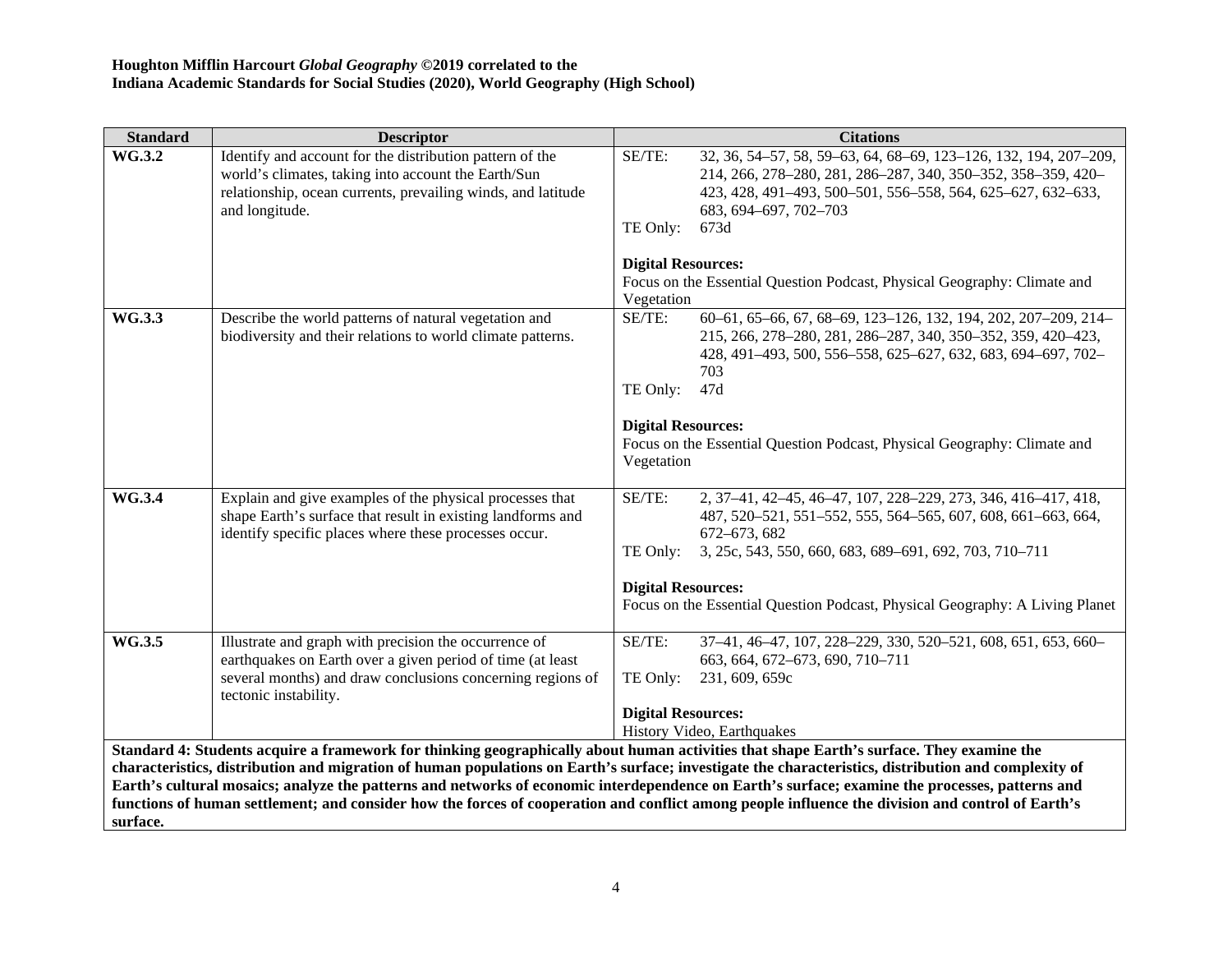| <b>Standard</b> | <b>Descriptor</b>                                                                                                                                                                                                                                                                                             | <b>Citations</b>                                                                                                                                                                                                                                                                                                                                                                                                                                                                                   |  |  |
|-----------------|---------------------------------------------------------------------------------------------------------------------------------------------------------------------------------------------------------------------------------------------------------------------------------------------------------------|----------------------------------------------------------------------------------------------------------------------------------------------------------------------------------------------------------------------------------------------------------------------------------------------------------------------------------------------------------------------------------------------------------------------------------------------------------------------------------------------------|--|--|
|                 | Human Systems: Characteristics, Distribution, and Migration of Human Populations                                                                                                                                                                                                                              |                                                                                                                                                                                                                                                                                                                                                                                                                                                                                                    |  |  |
| <b>WG.4.1</b>   | Using maps, establish world patterns of population<br>distribution, density and growth. Relate population growth<br>rates to health statistics, food supply or measure of well-<br>being. Explain that population patterns differ not only among<br>countries but also among regions within a single country. | SE/TE:<br>23, 78-82, 96-97, 104, 107, 108-115, 142, 145-149, 152-153,<br>166-167, 169, 171, 181, 196-199, 211-212, 214-215, 220, 226,<br>238, 246, 262, 267, 268-271, 293, 314, 322, 336-367, 340-341,<br>342-343, 367, 377-378, 383, 402, 406, 408-413, 454, 478, 484-<br>485, 506, 525-527, 528, 540, 542, 546-547, 548-549, 553, 565,<br>577, 593-595, 596, 604-605, 608, 610, 615, 616-617, 630, 639,<br>650, 652-653<br>133d, 215d, 383c, 459d, 473d<br>TE Only:<br><b>Digital Resources:</b> |  |  |
|                 |                                                                                                                                                                                                                                                                                                               | Focus on the Essential Question Podcast, Today's Issues: The United States<br>and Canada                                                                                                                                                                                                                                                                                                                                                                                                           |  |  |
| <b>WG.4.2</b>   | Develop maps of human migration and settlement patterns at<br>different times in history and compare them to the present.                                                                                                                                                                                     | Opportunities to address this objective may be found on the following pages:<br>SE/TE:<br>238, 623                                                                                                                                                                                                                                                                                                                                                                                                 |  |  |
| <b>WG.4.3</b>   | Hypothesize about the impact of push factors and pull factors<br>on human migration in selected regions and about changes in<br>these factors over time.                                                                                                                                                      | SE/TE:<br>81, 211-213, 730-731<br><b>Digital Resources:</b><br>Focus on the Essential Question Podcast, Today's Issues: Southeast Asia,<br>Oceania, and Antarctica                                                                                                                                                                                                                                                                                                                                 |  |  |
| <b>WG.4.4</b>   | Evaluate the impact of human migration on physical and<br>human systems. (economic, government, environment,<br>individuals, society, and culture)                                                                                                                                                            | SE/TE:<br>72-77, 81, 97, 127-130, 135-139, 142-144, 145-149, 153, 161,<br>180-181, 211-212, 219-221, 224-225, 231-232, 237-238, 306,<br>314, 317, 370-371, 438-439, 448-449, 568, 643-644, 708-709,<br>713-714, 722, 730-732<br>TE Only:<br>243d, 571                                                                                                                                                                                                                                              |  |  |
| <b>WG.4.5</b>   | Assess the consequences of population growth or decline in<br>various parts of the United States and determine whether the<br>local community is shrinking or growing.                                                                                                                                        | SE/TE:<br>81, 128, 143-144, 145-149, 180                                                                                                                                                                                                                                                                                                                                                                                                                                                           |  |  |
|                 | Human Systems: Characteristics, Distribution, and Complexity of Cultural Mosaics                                                                                                                                                                                                                              |                                                                                                                                                                                                                                                                                                                                                                                                                                                                                                    |  |  |
| <b>WG.4.6</b>   | Map the distribution patterns of the world's major religions<br>and identify cultural features associated with each.                                                                                                                                                                                          | Opportunities to address this objective may be found on the following pages:<br>SE/TE:<br>75-77, 231, 237, 370-371, 449, 571-572, 644, 708, 714, 722                                                                                                                                                                                                                                                                                                                                               |  |  |
|                 |                                                                                                                                                                                                                                                                                                               | <b>Digital Resources:</b>                                                                                                                                                                                                                                                                                                                                                                                                                                                                          |  |  |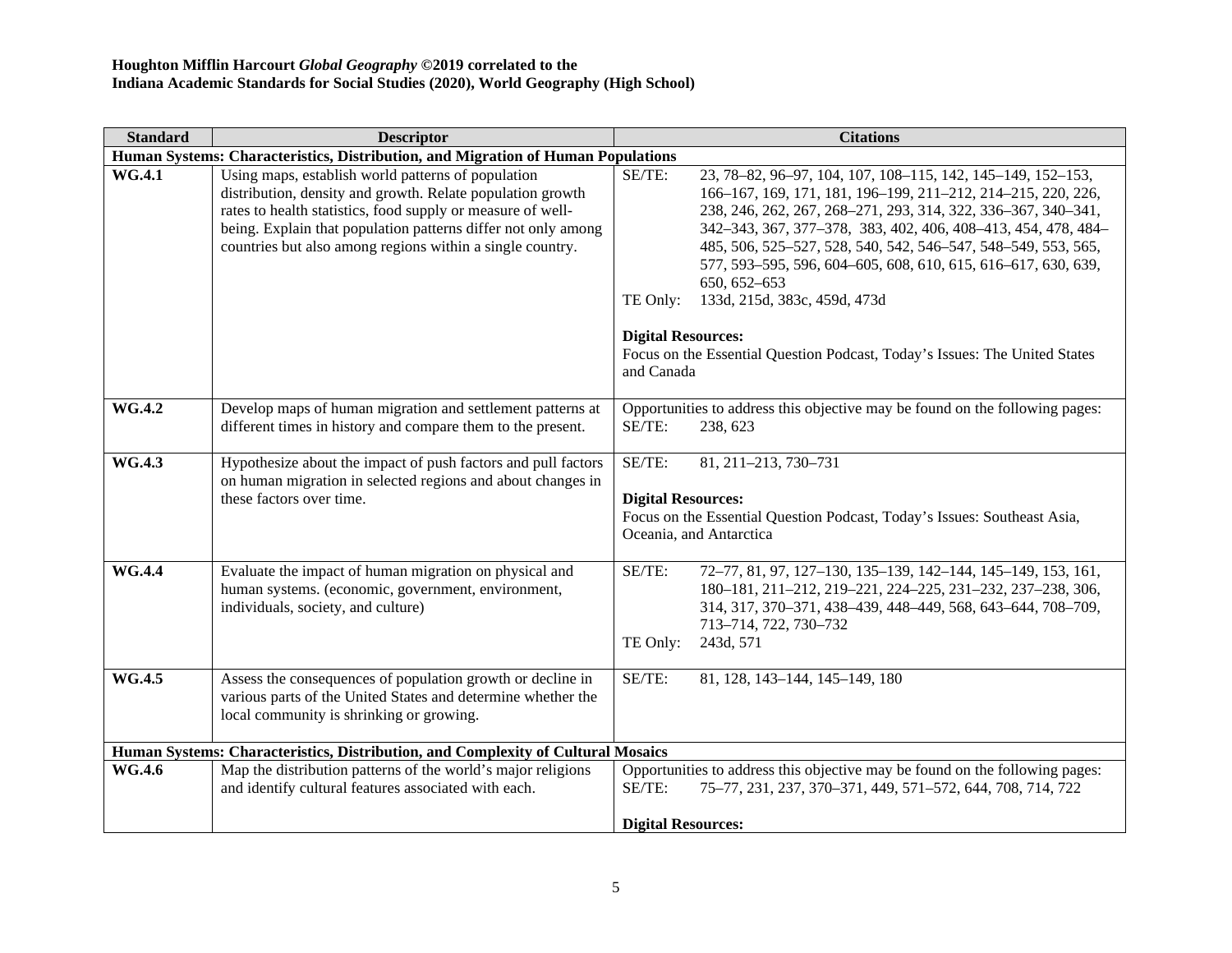| <b>Standard</b> | <b>Descriptor</b>                                                                                                                                                                                                                                                                                                                         | <b>Citations</b>                                                                                                                                                                                                                                                                                                                                                                                                    |
|-----------------|-------------------------------------------------------------------------------------------------------------------------------------------------------------------------------------------------------------------------------------------------------------------------------------------------------------------------------------------|---------------------------------------------------------------------------------------------------------------------------------------------------------------------------------------------------------------------------------------------------------------------------------------------------------------------------------------------------------------------------------------------------------------------|
|                 |                                                                                                                                                                                                                                                                                                                                           | HMH Field Trip Lesson Plans, World Religions<br>Focus on the Essential Question Podcast, Human Geography of Southwest<br>Asia: Religion, Politics, and Oil                                                                                                                                                                                                                                                          |
| WG.4.7          | Map the distribution pattern of the world's major languages.<br>Map and explain the concept of a lingua franca in various<br>parts of the world.                                                                                                                                                                                          | Opportunities to address this objective may be found on the following pages:<br>SE/TE:<br>73-74, 231, 237, 317, 571, 714, 722<br><b>Digital Resources:</b><br>Focus on the Essential Question Podcast, Human Geography of Russia and the<br>Republics: A Land of Extremes                                                                                                                                           |
| <b>WG.4.8</b>   | Explain how changes in communication and transportation<br>technology contribute to the spread of ideas and to cultural<br>convergence and divergence.                                                                                                                                                                                    | <b>SE/TE:</b><br>72, 129-130, 135-137, 146, 439                                                                                                                                                                                                                                                                                                                                                                     |
|                 | Human Systems: Economic Interdependence (Globalization)                                                                                                                                                                                                                                                                                   |                                                                                                                                                                                                                                                                                                                                                                                                                     |
| WG.4.9          | Identify patterns of economic activity in terms of primary<br>(growing or extracting), secondary (manufacturing), and<br>tertiary (distributing and services) activities. Plot data and<br>draw conclusions about how the percentage of the working<br>population in each of these categories varies by country and<br>changes over time. | Opportunities to address this objective may be found on the following pages:<br>92, 95, 138, 140-142, 159-160, 219-220, 233-234, 238, 276, 292,<br>SE/TE:<br>298-299, 305, 313, 364, 372-373, 419, 433-434, 439-440, 443-<br>444, 455, 461-463, 505, 518, 637-638, 639, 645, 646, 653, 659,<br>666, 707, 731-732<br><b>Digital Resources:</b><br>Focus on the Essential Question Podcast, Today's Issues: East Asia |
| <b>WG.4.10</b>  | Describe and locate on maps the worldwide occurrence of the<br>three major economic systems (traditional, planned and<br>market) and describe the characteristics of each.                                                                                                                                                                | Opportunities to address this objective may be found on the following pages:<br>SE/TE:<br>91, 364<br>TE Only:<br>92                                                                                                                                                                                                                                                                                                 |
| WG.4.11         | Compare the levels of economic development of countries of<br>the world in terms of Gross Domestic Product per capita and<br>key demographic and social indicators. Map and summarize<br>the results.                                                                                                                                     | Opportunities to address this objective may be found on the following pages:<br>SE/TE:<br>94-96, 108-109, 110-111, 112-113, 114-115, 196-197, 198-199,<br>268-269, 270-271, 342-343, 408-409, 410-411, 412-413, 484-<br>485, 548-549, 616-617, 684-685, 686-687<br>TE Only:<br>92, 215d                                                                                                                             |
| <b>WG.4.12</b>  | Explain the meaning of the word infrastructure and analyze<br>its relationship to a country's level of development.                                                                                                                                                                                                                       | SE/TE:<br>94, 96, 177, 184, 212, 300, 400, 411, 417, 418, 426, 428, 450, 458,<br>461, 462, 513, 530, 531, 536, 587<br>TE Only:<br>95, 445, 463, 519, 522, 590                                                                                                                                                                                                                                                       |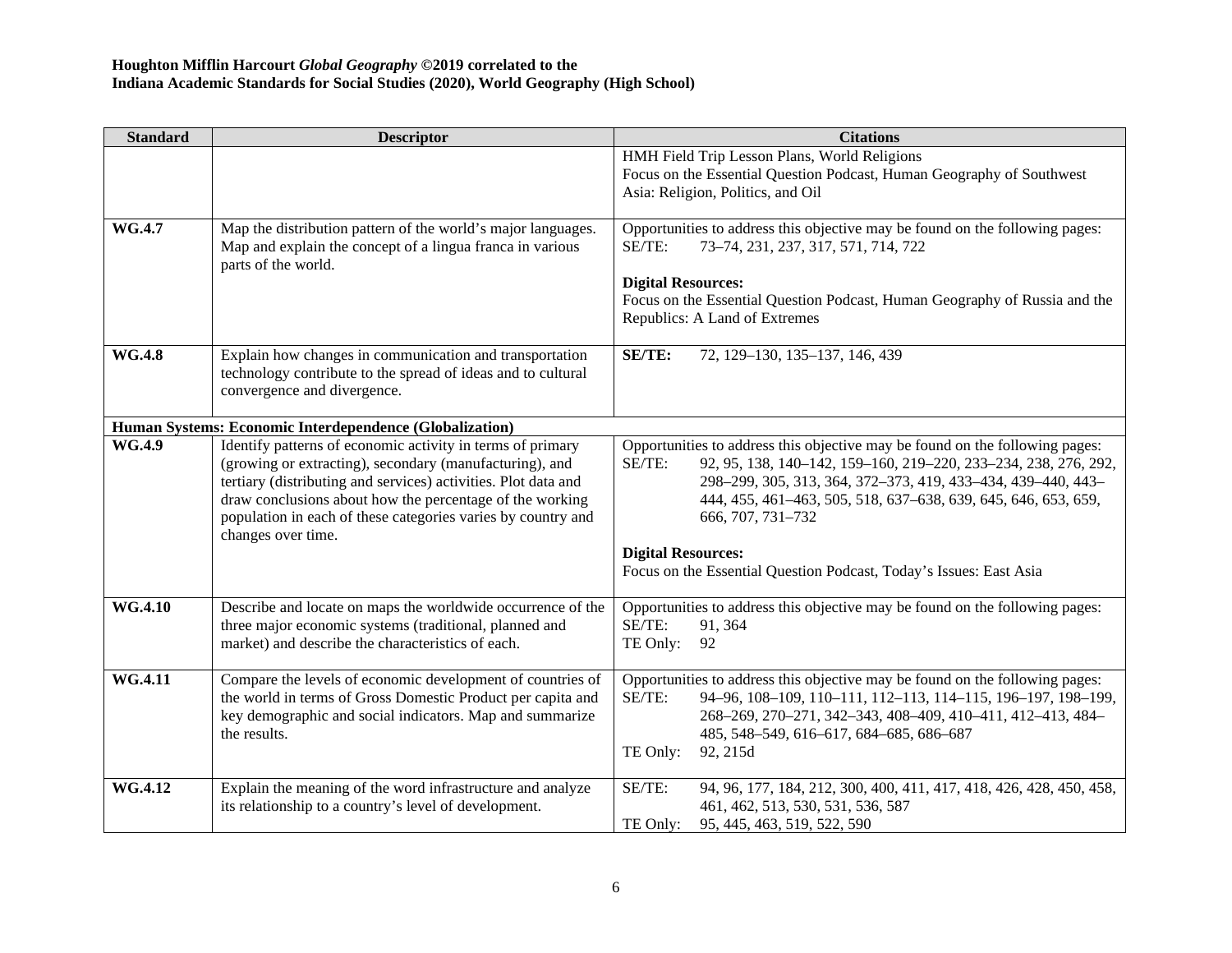| <b>Standard</b> | <b>Descriptor</b>                                                                                                                                                                                                                                  | <b>Citations</b>                                                                                                                                                                                                                                                                                                                                                                                                                                                                                                                                    |
|-----------------|----------------------------------------------------------------------------------------------------------------------------------------------------------------------------------------------------------------------------------------------------|-----------------------------------------------------------------------------------------------------------------------------------------------------------------------------------------------------------------------------------------------------------------------------------------------------------------------------------------------------------------------------------------------------------------------------------------------------------------------------------------------------------------------------------------------------|
| <b>WG.4.13</b>  | Identify contemporary spatial patterns in the movement of<br>goods and services throughout the world.                                                                                                                                              | 85, 88, 94, 148, 149, 167, 169, 226-227, 242, 275, 355, 530, 620,<br>SE/TE:<br>665, 718                                                                                                                                                                                                                                                                                                                                                                                                                                                             |
|                 |                                                                                                                                                                                                                                                    | TE Only:<br>225, 501c, 613                                                                                                                                                                                                                                                                                                                                                                                                                                                                                                                          |
| <b>WG.4.14</b>  | Use global political, economic, cultural, or social flows to<br>describe and illustrate interdependence between places,<br>countries and regions.                                                                                                  | Opportunities to address this objective may be found on the following pages:<br>SE/TE:<br>121, 122, 124, 140-142, 226, 299, 348, 349, 417, 418, 425, 443,<br>475, 490, 497, 500, 529, 554, 555, 586-587, 645, 650, 652-653,<br>692, 707<br>160, 708, 725c<br>TE Only:                                                                                                                                                                                                                                                                               |
|                 | <b>Human Systems: Human Settlement</b>                                                                                                                                                                                                             |                                                                                                                                                                                                                                                                                                                                                                                                                                                                                                                                                     |
| WG.4.15         | Describe and explain the worldwide trend toward<br>urbanization and be able to graph the trend.                                                                                                                                                    | SE/TE:<br>88, 96, 137, 195, 211-212, 238, 525, 537, 706, 730, 732,<br>TE Only:<br>87, 243d                                                                                                                                                                                                                                                                                                                                                                                                                                                          |
|                 |                                                                                                                                                                                                                                                    | <b>Digital Resources:</b><br>Focus on the Essential Question Podcast, Today's Issues: Southeast Asia,<br>Oceania, and Antarctica                                                                                                                                                                                                                                                                                                                                                                                                                    |
| <b>WG.4.16</b>  | Explain and provide examples for how the internal structures<br>of cities vary in different regions of the world.                                                                                                                                  | Opportunities to address this objective may be found on the following pages:<br>SE/TE:<br>87-90, 464, 630-631                                                                                                                                                                                                                                                                                                                                                                                                                                       |
| WG.4.17         | Analyze the changing functions of cities over time.                                                                                                                                                                                                | Opportunities to address this objective may be found on the following pages:<br>SE/TE:<br>90                                                                                                                                                                                                                                                                                                                                                                                                                                                        |
|                 | <b>Human Systems: Cooperation and Conflict</b>                                                                                                                                                                                                     |                                                                                                                                                                                                                                                                                                                                                                                                                                                                                                                                                     |
| <b>WG.4.18</b>  | Identify specific situations where human or cultural factors<br>are involved in geographic conflict and identify different<br>viewpoints in the conflict. Create scenarios under which<br>these cultural factors would no longer trigger conflict. | SE/TE:<br>136, 174, 260, 293, 298, 304, 305, 311, 314-315, 320-321, 371-<br>372, 385-387, 433, 454-455, 468-469, 511-513, 519, 526-527,<br>532-533, 534-535, 536, 574, 600-601, 602-603, 707, 719<br>TE Only:<br>377, 523d, 591c, 591d<br><b>Digital Resources:</b><br>Multimedia Connections, The American Revolution<br>Focus on the Essential Question Podcast, Human Geography of Russia and the<br>Republics: A Land of Extremes<br>Focus on the Essential Question Podcast, Human Geography of Southwest<br>Asia: Religion, Politics, and Oil |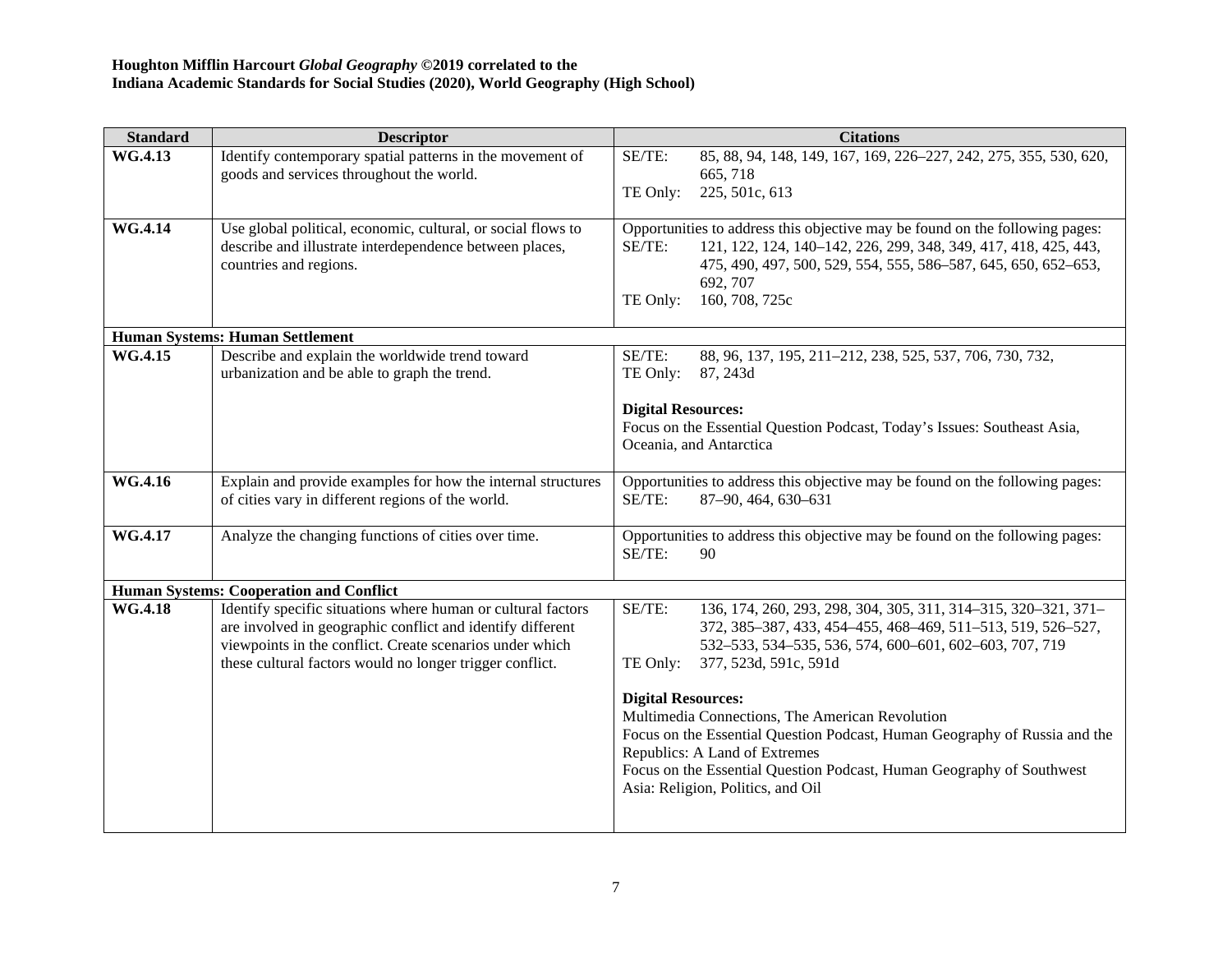| <b>Standard</b>                | <b>Descriptor</b>                                                                                                                   | <b>Citations</b>                                                                                                                                   |
|--------------------------------|-------------------------------------------------------------------------------------------------------------------------------------|----------------------------------------------------------------------------------------------------------------------------------------------------|
| <b>WG.4.19</b>                 | Identify and report on the impact of international political,                                                                       | SE/TE:<br>86, 160, 220, 292, 305, 320, 321, 324, 325, 328-329, 330, 331,                                                                           |
|                                | economic, and social networks and organizations of global                                                                           | 505, 512, 513, 534–535, 707, 709                                                                                                                   |
|                                | power and influence of places, countries, and regions                                                                               | TE Only:<br>219, 317c, 327                                                                                                                         |
|                                | (Facebook, Doctors without Borders, the United Nations, the                                                                         |                                                                                                                                                    |
|                                | European Union, Association of Southeast Asian                                                                                      |                                                                                                                                                    |
|                                | Nations/ASEAN)                                                                                                                      |                                                                                                                                                    |
|                                |                                                                                                                                     | Standard 5: Students acquire a framework for thinking geographically about the environment and society. They analyze ways in which humans affect   |
|                                | and are affected by their physical environment and the changes that occur in the meaning, distribution and importance of resources. |                                                                                                                                                    |
| <b>Environment and Society</b> |                                                                                                                                     |                                                                                                                                                    |
| <b>WG.5.1</b>                  | Identify and describe the effect of human interaction on the                                                                        | SE/TE:<br>8, 67, 69, 93, 128-130, 177-178, 185, 210-211, 245-246, 257,                                                                             |
|                                | world's environment.                                                                                                                | 261, 282-287, 323-325, 349, 358, 397, 424-429, 473, 495-501,                                                                                       |
|                                |                                                                                                                                     | 555, 558, 560-565, 570, 581-582, 628-633, 695, 698-703, 714,                                                                                       |
|                                |                                                                                                                                     | 723, 731-732, 734-735, 736-739                                                                                                                     |
|                                |                                                                                                                                     | 44, 88, 189, 331, 378, 521, 554, 605d, 659c, 676-677, 715<br>TE Only:                                                                              |
|                                |                                                                                                                                     | <b>Digital Resources:</b>                                                                                                                          |
|                                |                                                                                                                                     | HMH Field Trip Lesson Plans, Global Environmental Issues                                                                                           |
|                                |                                                                                                                                     | Focus on the Essential Question Podcast, Today's Issues: Europe                                                                                    |
|                                |                                                                                                                                     |                                                                                                                                                    |
| WG.5.2                         | Identify solutions to problems caused by environmental                                                                              | SE/TE:<br>178, 247, 325, 631, 700, 723                                                                                                             |
|                                | changes brought on by human activity.                                                                                               | TE Only:<br>101, 171d, 413, 659c                                                                                                                   |
|                                |                                                                                                                                     |                                                                                                                                                    |
|                                |                                                                                                                                     | <b>Digital Resources:</b>                                                                                                                          |
|                                |                                                                                                                                     | HMH Field Trip Lesson Plans, Global Environmental Issues<br>Focus on the Essential Question Podcast, Today's Issues: Europe                        |
|                                |                                                                                                                                     |                                                                                                                                                    |
| WG.5.3                         | Map the occurrence and describe the effects of natural                                                                              | Opportunities to address this objective may be found on the following pages:                                                                       |
|                                | hazards throughout the world and explain ways to cope with                                                                          | 39-41, 47, 49, 51-53, 57, 62, 106-107, 126, 228-229, 578-579,<br>$SE/TE$ :                                                                         |
|                                | them.                                                                                                                               | 597-598-599, 640-641, 661-663, 689-690                                                                                                             |
|                                |                                                                                                                                     |                                                                                                                                                    |
|                                |                                                                                                                                     | <b>Digital Resources:</b>                                                                                                                          |
|                                |                                                                                                                                     | History Video, Earthquakes                                                                                                                         |
|                                |                                                                                                                                     | History Video, Tornado Alley Twister                                                                                                               |
| <b>WG.5.4</b>                  | Analyze the possible effect of a natural disaster on the local                                                                      | Focus on the Essential Question Podcast, Today's Issues: East Asia<br>Opportunities to address this objective may be found on the following pages: |
|                                | community and devise plans to cope with a disaster so as to                                                                         | SE/TE:<br>81, 150-151, 228-229, 436-437, 520-521, 578-579, 640-641,                                                                                |
|                                | minimize or mitigate its effects.                                                                                                   | 663, 689–690, 710–711                                                                                                                              |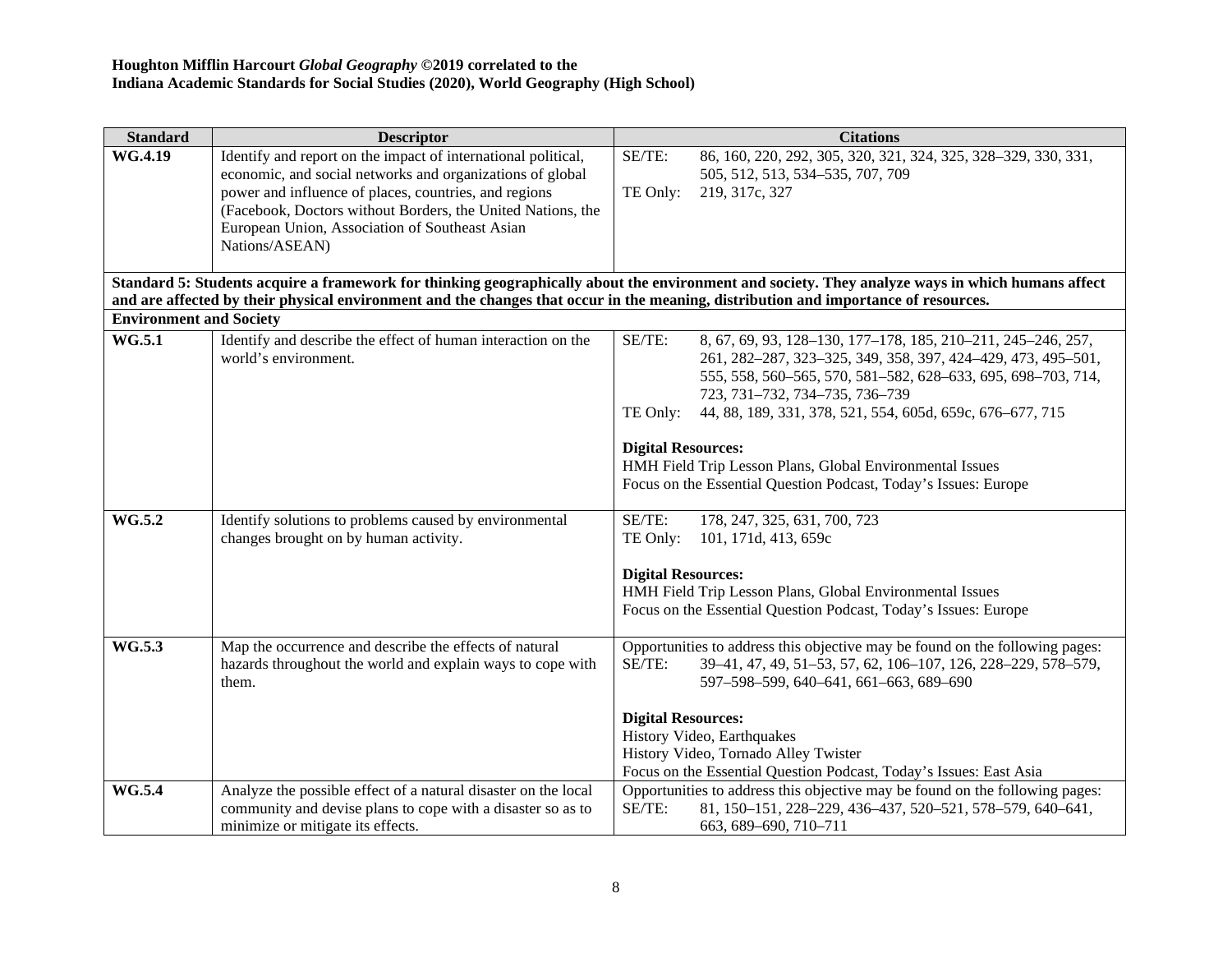| <b>Standard</b>          | <b>Descriptor</b>                                                                                                                                                                                       | <b>Citations</b>                                                                                                                                                                                                                                                                                                                                                                                                                                                                                                         |
|--------------------------|---------------------------------------------------------------------------------------------------------------------------------------------------------------------------------------------------------|--------------------------------------------------------------------------------------------------------------------------------------------------------------------------------------------------------------------------------------------------------------------------------------------------------------------------------------------------------------------------------------------------------------------------------------------------------------------------------------------------------------------------|
|                          |                                                                                                                                                                                                         | <b>Digital Resources:</b><br>History Video, Earthquakes<br>History Video, Tornado Alley Twister<br>Focus on the Essential Question Podcast, Today's Issues: East Asia                                                                                                                                                                                                                                                                                                                                                    |
| WG.5.5                   | Describe how and why the ability of people to use Earth's<br>resources to feed themselves has changed over time.                                                                                        | Opportunities to address this objective may be found on the following pages:<br>SE/TE:<br>141, 147, 436–437, 456, 570, 575, 598, 621, 637, 639, 658, 668                                                                                                                                                                                                                                                                                                                                                                 |
| <b>WG.5.6</b>            | Identify patterns of world resource distribution and<br>utilization, and explain the consequences of the use of<br>renewable and nonrenewable resources.                                                | SE/TE:<br>93, 95, 120-122, 204-205, 238, 276-277, 462, 483, 489-490, 505,<br>554-555, 622-623, 652-653<br>119, 373, 456, 473d, 619, 673d<br>TE Only:                                                                                                                                                                                                                                                                                                                                                                     |
| WG.5.7                   | Identify examples from different world regions, involving the<br>use and management of resources. Explain how different<br>points of view influence policies relating to the use of these<br>resources. | SE/TE:<br>121-122, 204-205, 276-277, 349, 489-490, 505, 529-531, 554-<br>555, 622-623, 652-653<br><b>Digital Resources:</b><br>Focus on the Essential Question Podcast, Human Geography of Southwest<br>Asia: Religion, Politics, and Oil                                                                                                                                                                                                                                                                                |
| <b>WG.5.8</b>            | Create basic policies designed to guide the use and<br>management of Earth's resources and that reflect multiple<br>points of view.                                                                     | Opportunities to address this objective may be found on the following pages:<br>121-122, 178, 204-205, 247, 276-277, 325, 349, 489-490, 505,<br>$SE/TE$ :<br>529-531, 554-555, 622-623, 652-653, 723<br>101, 171d, 659c<br>TE Only:<br><b>Digital Resources:</b><br>HMH Field Trip Lesson Plans, Global Environmental Issues                                                                                                                                                                                             |
|                          | Grades 9-10: Learning Outcome for Literacy in History/Social Studies Learning                                                                                                                           |                                                                                                                                                                                                                                                                                                                                                                                                                                                                                                                          |
|                          |                                                                                                                                                                                                         | LH.1: Read and comprehend history/social studies texts independently and proficiently, and write effectively for a variety of discipline-specific tasks,                                                                                                                                                                                                                                                                                                                                                                 |
| purposes, and audiences. |                                                                                                                                                                                                         |                                                                                                                                                                                                                                                                                                                                                                                                                                                                                                                          |
| 9-10.LH.1.1              | Read and comprehend history/social studies texts within a<br>range of complexity appropriate for grades 9-10<br>independently and proficiently by the end of grade 10.                                  | SE/TE:<br>9, 13, 25, 29, 36, 41, 45, 47, 53, 58, 63, 67, 69, 77, 82, 86, 90, 95,<br>97, 122, 130, 133, 139, 144, 149, 153, 158, 163, 169, 171, 175,<br>178, 185, 205, 209, 213, 215, 221, 227, 235, 239, 247, 251, 257,<br>277, 280, 285, 287, 293, 301, 315, 317, 329, 331, 349, 352, 359,<br>374, 383, 387, 397, 423, 427, 429, 441, 452, 457, 459, 467, 473,<br>490, 499, 501, 515, 523, 537, 555, 563, 565, 572, 583, 591, 603,<br>605, 627, 631, 633, 646, 650, 659, 673, 692, 697, 701, 703, 723,<br>725, 729, 739 |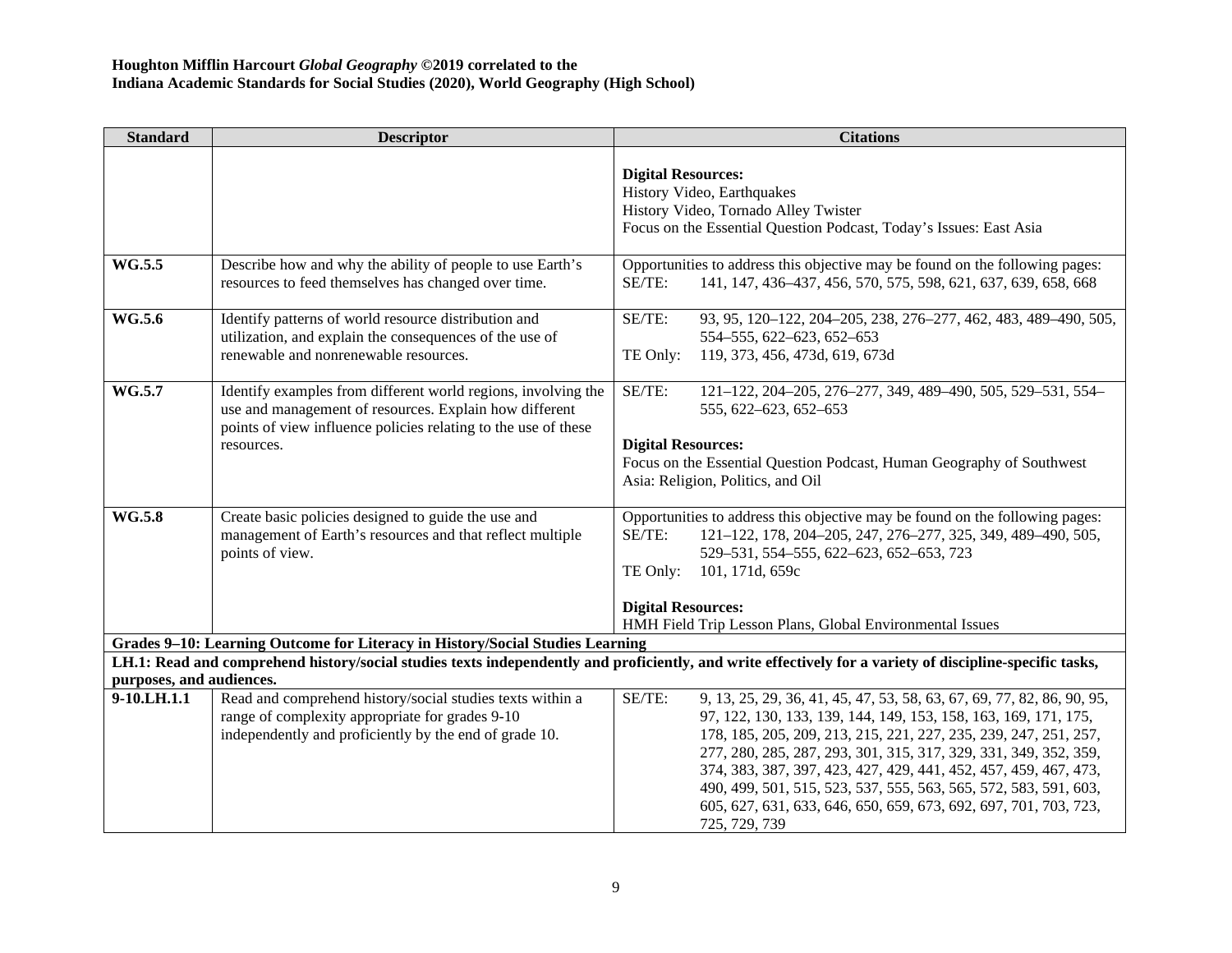| <b>Standard</b>                                       | <b>Descriptor</b>                                                                                                          |          | <b>Citations</b>                                                                                                                     |  |
|-------------------------------------------------------|----------------------------------------------------------------------------------------------------------------------------|----------|--------------------------------------------------------------------------------------------------------------------------------------|--|
| 9-10.LH.1.2                                           | Write routinely over a variety of time frames for a range of                                                               | SE/TE:   | 19, 20, 23, 25, 29, 45, 47, 53, 69, 82, 97, 133, 153, 167, 175, 177,                                                                 |  |
|                                                       | discipline-specific tasks, purposes, and audiences.                                                                        |          | 182, 185, 215, 257, 285, 287, 295, 317, 325, 331, 359, 374, 383,                                                                     |  |
|                                                       |                                                                                                                            |          | 397, 427, 429, 437, 459, 463, 473, 501, 515, 523, 537, 555, 565,<br>583, 591, 599, 602–603, 605, 633, 641, 659, 673, 703, 711, 717,  |  |
|                                                       |                                                                                                                            |          |                                                                                                                                      |  |
|                                                       |                                                                                                                            | TE Only: | 725, 729, 732, 739<br>1c, 1d, 21, 47d, 60, 67, 85, 86, 122, 124, 130, 185d, 189, 193, 203,                                           |  |
|                                                       |                                                                                                                            |          | 209, 219, 220, 223, 225, 239, 250, 253, 255, 261, 277, 287d, 293,                                                                    |  |
|                                                       |                                                                                                                            |          | 305, 312, 329, 331d, 347, 359c, 363, 366, 369, 383d, 390, 401,                                                                       |  |
|                                                       |                                                                                                                            |          | 405, 422, 423, 426, 451, 455, 459d, 473d, 481, 485, 499, 501c,                                                                       |  |
|                                                       |                                                                                                                            |          | 505, 509, 530, 537c, 539, 547, 554, 562, 569, 574, 579, 582, 586,                                                                    |  |
|                                                       |                                                                                                                            |          | 589, 591d, 607, 609, 615, 617, 621, 633c, 637, 644, 648, 659d,                                                                       |  |
|                                                       |                                                                                                                            |          | 663, 673d, 677, 685, 696, 700, 703c, 703d, 709, 720, 731                                                                             |  |
|                                                       |                                                                                                                            |          |                                                                                                                                      |  |
|                                                       | <b>Key Ideas and Textual Support (Reading)</b>                                                                             |          |                                                                                                                                      |  |
|                                                       | LH.2: Extract and construct meaning from history/social studies texts using a variety of comprehension skills.             |          |                                                                                                                                      |  |
| 9-10.LH.2.1                                           | Cite specific textual evidence to support analysis of primary                                                              | SE/TE:   | 182, 183, 249, 254, 255, 261, 328, 329, 335, 366, 395, 449, 470,                                                                     |  |
|                                                       | and secondary sources, attending to such features as the date                                                              |          | 471, 477, 534, 535, 541, 602, 603, 670, 671, 736, 737                                                                                |  |
|                                                       | and origin of the information.                                                                                             |          |                                                                                                                                      |  |
|                                                       |                                                                                                                            |          |                                                                                                                                      |  |
| 9-10.LH.2.2                                           | Determine the central ideas or information of a primary or                                                                 | SE/TE:   | 9, 13, 24, 29, 36, 41, 45, 46, 53, 58, 63, 67, 68, 77, 82, 86, 90, 95,                                                               |  |
|                                                       | secondary source; provide an accurate summary of how key                                                                   |          | 96, 122, 130, 132, 139, 144, 149, 152, 158, 163, 169, 170, 175,                                                                      |  |
|                                                       | events or ideas develop over the course of the text.                                                                       |          | 178, 182, 183, 184, 205, 209, 213, 214, 221, 227, 235, 239, 242,                                                                     |  |
|                                                       |                                                                                                                            |          | 247, 249, 251, 254, 255, 256, 261, 277, 280, 285, 286, 293, 301,                                                                     |  |
|                                                       |                                                                                                                            |          | 315, 316, 328, 329, 330, 335, 349, 352, 358, 366, 374, 382, 387,                                                                     |  |
|                                                       |                                                                                                                            |          | 395, 396, 423, 427, 428, 441, 449, 452, 457, 467, 470, 471, 472,                                                                     |  |
|                                                       |                                                                                                                            |          | 490, 477, 499, 500, 515, 522, 534, 535, 536, 541, 555, 563, 564,<br>572, 583, 602, 603, 627, 631, 632, 646, 650, 658, 670, 671, 672, |  |
|                                                       |                                                                                                                            |          | 697, 701, 702, 723, 724, 729, 736, 737, 738                                                                                          |  |
|                                                       |                                                                                                                            |          |                                                                                                                                      |  |
| 9-10.LH.2.3                                           | Analyze in detail a series of events described in a text;                                                                  | SE/TE:   | 30-31, 150-151, 228-229, 294-295, 368-369, 436-437, 520-521,                                                                         |  |
|                                                       | determine whether earlier events caused later ones or simply                                                               |          | 578-579, 640-641, 710-711                                                                                                            |  |
|                                                       | preceded them.                                                                                                             |          |                                                                                                                                      |  |
|                                                       |                                                                                                                            |          |                                                                                                                                      |  |
|                                                       |                                                                                                                            |          |                                                                                                                                      |  |
|                                                       |                                                                                                                            |          |                                                                                                                                      |  |
| <b>Structural Elements and Organization (Reading)</b> |                                                                                                                            |          |                                                                                                                                      |  |
|                                                       | LH.3: Build understanding of history/social studies texts, using knowledge, structural organization, and author's purpose. |          |                                                                                                                                      |  |
| 9-10.LH.3.1                                           | Determine the meaning of words and phrases as they are used SE/TE:                                                         |          | 5, 10, 24, 27, 32, 37, 42, 46, 49, 54, 59, 65, 68, 71, 78, 83, 87, 91,                                                               |  |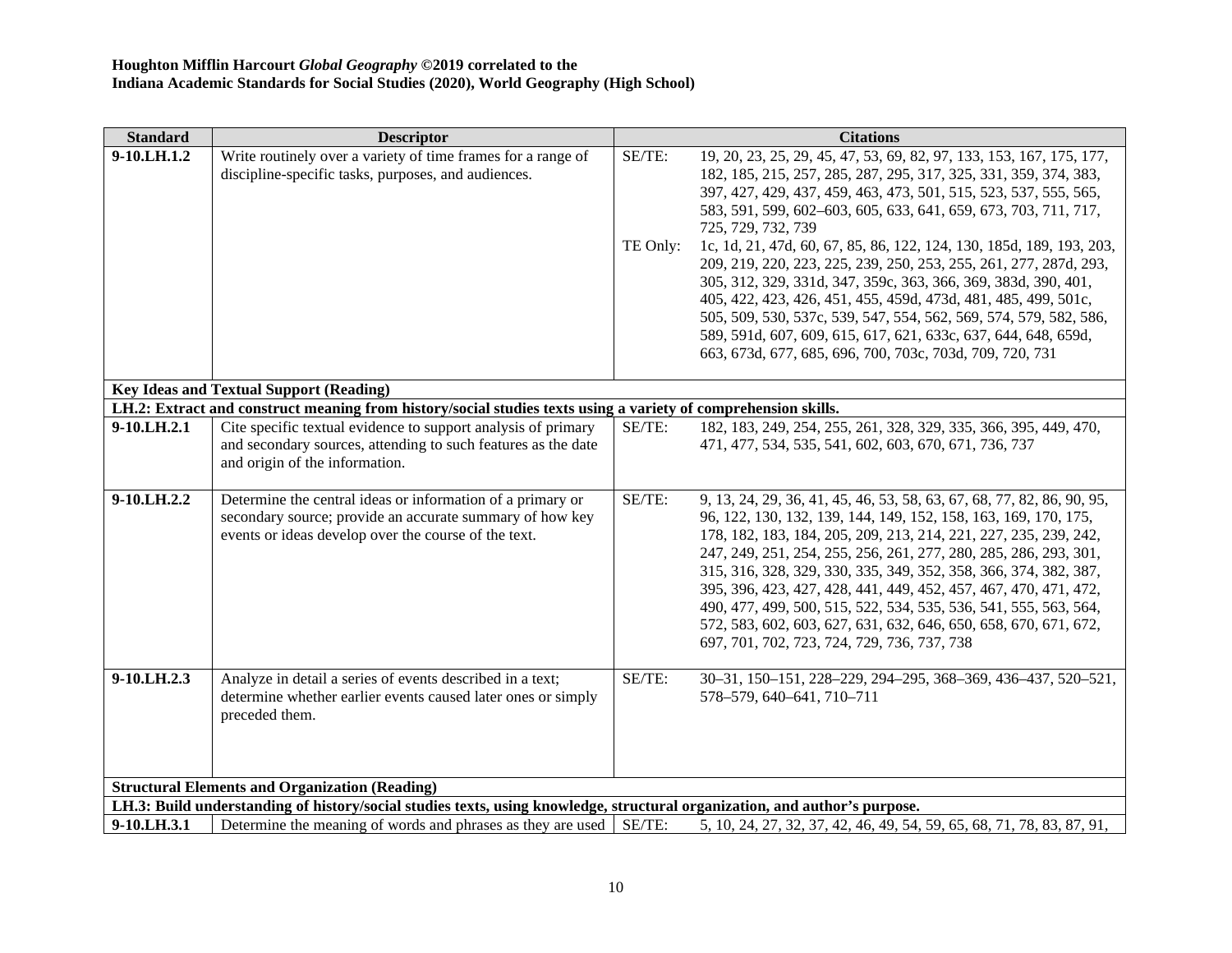| <b>Standard</b>                                    | <b>Descriptor</b>                                                                                                              |        | <b>Citations</b>                                                                                                                     |  |  |
|----------------------------------------------------|--------------------------------------------------------------------------------------------------------------------------------|--------|--------------------------------------------------------------------------------------------------------------------------------------|--|--|
|                                                    | in a text, including vocabulary describing political, social, or                                                               |        | 96, 117, 123, 127, 132, 135, 140, 145, 152, 155, 159, 166, 170,                                                                      |  |  |
|                                                    | economic aspects of history/social studies.                                                                                    |        | 173, 176, 184, 201, 207, 210, 214, 217, 222, 230, 236, 242, 245,                                                                     |  |  |
|                                                    |                                                                                                                                |        | 249, 256, 273, 278, 282, 286, 289, 296, 302, 310, 316, 319, 323,                                                                     |  |  |
|                                                    |                                                                                                                                |        | 330, 345, 350, 353, 358, 361, 370, 375, 382, 385, 388, 396, 415,                                                                     |  |  |
|                                                    |                                                                                                                                |        | 420, 424, 428, 431, 438, 442, 448, 453, 458, 461, 465, 472, 487,                                                                     |  |  |
|                                                    |                                                                                                                                |        | 491, 495, 500, 508, 510, 516, 522, 525, 529, 536, 551, 556, 560,                                                                     |  |  |
|                                                    |                                                                                                                                |        | 564, 567, 573, 580, 584, 590, 593, 597, 604, 619, 625, 628, 632,                                                                     |  |  |
|                                                    |                                                                                                                                |        | 635, 642, 658, 647, 651, 661, 665, 672, 689, 694, 698, 702, 705,                                                                     |  |  |
|                                                    |                                                                                                                                |        | 712, 718, 724, 727, 730, 738                                                                                                         |  |  |
|                                                    |                                                                                                                                |        |                                                                                                                                      |  |  |
| 9-10.LH.3.2                                        | Analyze how a text uses structure to emphasize key points or                                                                   | SE/TE: | 9, 13, 24, 29, 36, 41, 45, 46, 53, 58, 63, 67, 68, 77, 82, 86, 90, 95,                                                               |  |  |
|                                                    | advance an explanation or analysis.                                                                                            |        | 96, 122, 130, 132, 139, 144, 149, 152, 158, 163, 169, 170, 175,                                                                      |  |  |
|                                                    |                                                                                                                                |        | 178, 184, 205, 209, 213, 214, 221, 227, 235, 239, 242, 247, 251,                                                                     |  |  |
|                                                    |                                                                                                                                |        | 256, 277, 280, 285, 286, 293, 301, 315, 316, 329, 330, 349, 352,                                                                     |  |  |
|                                                    |                                                                                                                                |        | 358, 374, 382, 387, 396, 423, 427, 428, 441, 452, 457, 467, 472,<br>490, 499, 500, 515, 522, 536, 555, 563, 564, 572, 583, 603, 627, |  |  |
|                                                    |                                                                                                                                |        | 631, 632, 646, 650, 658, 672, 697, 701, 702, 723, 724, 729, 738                                                                      |  |  |
|                                                    |                                                                                                                                |        |                                                                                                                                      |  |  |
| 9-10.LH.3.3                                        | Compare the perspectives of two or more authors for how                                                                        | SE/TE: | 25, 47, 69, 97, 133, 153, 171, 185, 215, 257, 287, 317, 331, 359,                                                                    |  |  |
|                                                    | they treat the same or similar topics, including which details                                                                 |        | 383, 397, 429, 459, 473, 501, 523, 537, 565, 591, 605, 633, 659,                                                                     |  |  |
|                                                    | they include and emphasize in their respective accounts.                                                                       |        | 673, 703, 725, 739                                                                                                                   |  |  |
| <b>Synthesis and Connection of Ideas (Reading)</b> |                                                                                                                                |        |                                                                                                                                      |  |  |
|                                                    | LH.4: Build understanding of history/social studies texts by synthesizing and connecting ideas and evaluating specific claims. |        |                                                                                                                                      |  |  |
| 9-10.LH.4.1                                        | Integrate quantitative or technical analysis (Examples: charts,                                                                | SE/TE: | 6, 47, 65, 69, 76, 78, 79, 82, 140, 147, 159, 166, 176, 181, 185,                                                                    |  |  |
|                                                    | research data) with qualitative analysis in print or digital text.                                                             |        | 194, 212, 220, 224, 234, 250, 254, 257, 266, 278, 292, 313, 331,                                                                     |  |  |
|                                                    |                                                                                                                                |        | 340, 348, 377, 397, 406, 443, 459, 482, 526, 529, 537, 546, 561,                                                                     |  |  |
|                                                    |                                                                                                                                |        | 575, 586, 594, 596, 605, 614, 616, 629, 659, 666, 669, 670, 673,                                                                     |  |  |
|                                                    |                                                                                                                                |        | 682, 686, 687, 737, 739                                                                                                              |  |  |
| 9-10.LH.4.2                                        | Assess the extent to which the reasoning and evidence in a                                                                     | SE/TE: | 182, 183, 249, 254, 261, 329, 335, 366, 395, 449, 471, 477, 535,                                                                     |  |  |
|                                                    | text support the author's claims.                                                                                              |        | 541, 602, 603, 670, 671, 736, 737                                                                                                    |  |  |
|                                                    |                                                                                                                                |        |                                                                                                                                      |  |  |
| 9-10.LH.4.3                                        | Analyze the relationships among primary and secondary                                                                          | SE/TE: | 25, 47, 69, 97, 133, 153, 171, 185, 215, 257, 287, 317, 331, 359,                                                                    |  |  |
|                                                    | sources on the same topic.                                                                                                     |        | 383, 397, 429, 459, 473, 501, 523, 537, 565, 591, 605, 633, 659,                                                                     |  |  |
|                                                    |                                                                                                                                |        | 673, 703, 725, 739                                                                                                                   |  |  |
| <b>Writing Genres (Writing)</b>                    |                                                                                                                                |        |                                                                                                                                      |  |  |
|                                                    | LH.5: Write for different purposes and to specific audiences or people.                                                        |        |                                                                                                                                      |  |  |
| 9-10.LH <sub>.5.1</sub>                            | Write arguments focused on discipline-specific content.                                                                        | SE/TE: | 257, 331, 537                                                                                                                        |  |  |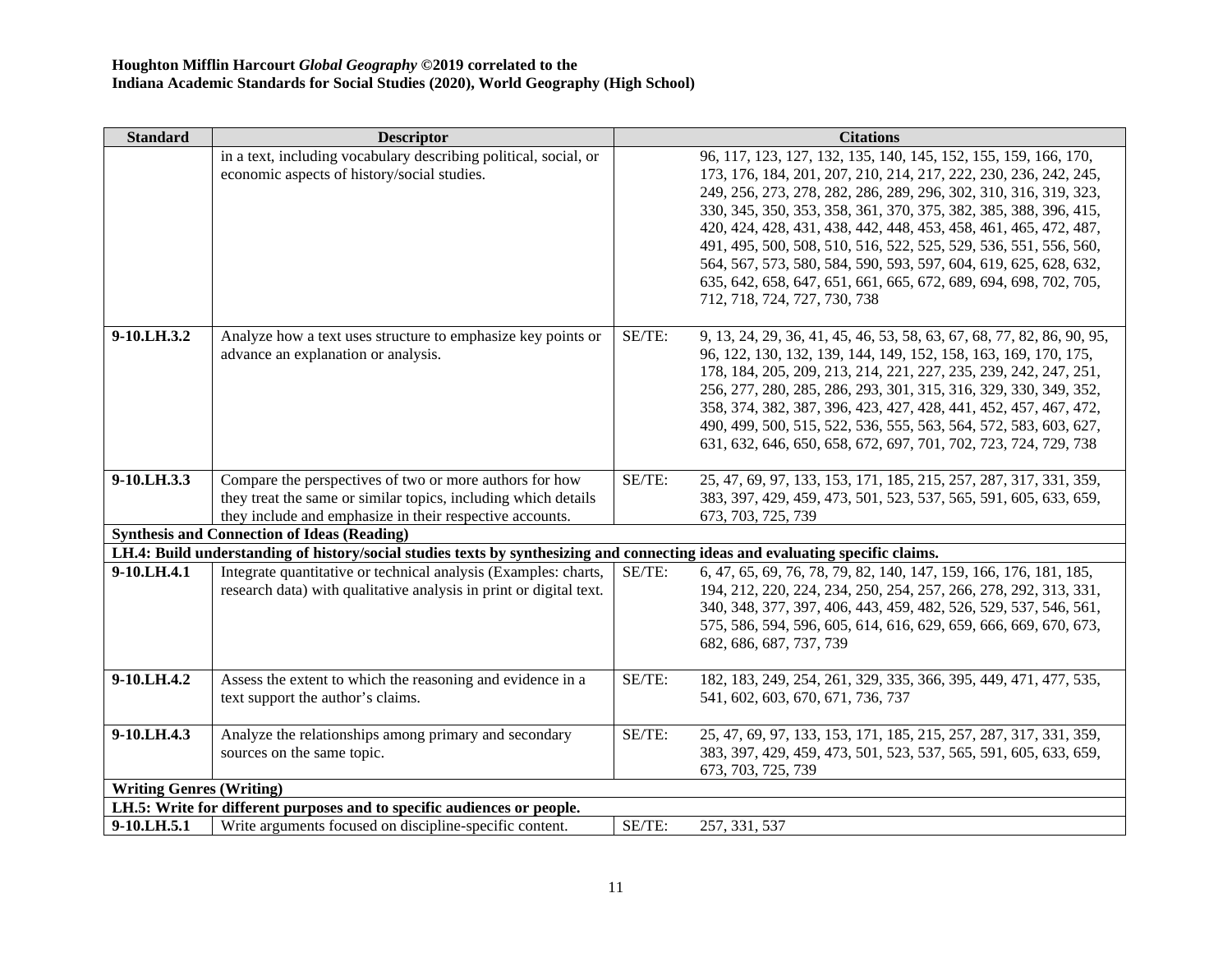| <b>Standard</b> | <b>Descriptor</b>                                                                                                                                                                                                                                                                                                                                                                                             |        | <b>Citations</b>                                                                                                                                            |
|-----------------|---------------------------------------------------------------------------------------------------------------------------------------------------------------------------------------------------------------------------------------------------------------------------------------------------------------------------------------------------------------------------------------------------------------|--------|-------------------------------------------------------------------------------------------------------------------------------------------------------------|
| 9-10.LH.5.2     | Write informative texts, including analyses of historical                                                                                                                                                                                                                                                                                                                                                     | SE/TE: | 25, 47, 69, 133, 153, 171, 185, 215, 257, 287, 331, 359, 397, 429,                                                                                          |
|                 | events.                                                                                                                                                                                                                                                                                                                                                                                                       |        | 473, 591, 605, 633, 673, 703, 725                                                                                                                           |
|                 | <b>The Writing Process (Writing)</b>                                                                                                                                                                                                                                                                                                                                                                          |        |                                                                                                                                                             |
|                 | LH.6: Produce coherent and legible documents by planning, drafting, revising, editing, and collaborating with others.                                                                                                                                                                                                                                                                                         |        |                                                                                                                                                             |
| 9-10.LH.6.1     | Plan and develop; draft; revise using appropriate reference<br>materials; rewrite; try a new approach, focusing on<br>addressing what is most significant for a specific purpose and<br>audience; and edit to produce and strengthen writing that is<br>clear and coherent.                                                                                                                                   | SE/TE: | 185, 215, 287, 331, 359, 473, 591, 703, 725                                                                                                                 |
| 9-10.LH.6.2     | Use technology to produce, publish, and update individual or<br>shared writing products, taking advantage of technology's<br>capacity to link to other information and to display<br>information flexibly and dynamically.                                                                                                                                                                                    | SE/TE: | 25, 47, 69, 133, 153, 171, 185, 215, 257, 287, 331, 359, 397, 429,<br>473, 591, 605, 633, 673, 703, 725                                                     |
|                 | <b>The Research Process (Writing)</b>                                                                                                                                                                                                                                                                                                                                                                         |        |                                                                                                                                                             |
|                 | LH.7: Build knowledge about the research process and the topic under study by conducting short or more sustained research.                                                                                                                                                                                                                                                                                    |        |                                                                                                                                                             |
| 9-10.LH.7.1     | Conduct short as well as more sustained research<br>assignments and tasks to answer a question (including a self-<br>generated question) or solve a problem; narrow or broaden<br>the inquiry when appropriate; synthesize multiple sources on<br>the subject, demonstrating understanding of the subject under<br>investigation.                                                                             | SE/TE: | 25, 47, 69, 97, 133, 153, 171, 185, 215, 257, 287, 317, 331, 359,<br>383, 397, 429, 459, 473, 501, 523, 537, 565, 591, 605, 633, 659,<br>673, 703, 725, 739 |
| 9-10.LH.7.2     | Gather relevant information from multiple authoritative<br>sources, using advanced searches effectively; annotate<br>sources; assess the usefulness of each source in answering the<br>research question; synthesize and integrate information into<br>the text selectivity to maintain the flow of ideas, avoiding<br>plagiarism and following a standard format for citation<br>(Examples: APA or Chicago). | SE/TE: | 25, 47, 69, 97, 133, 153, 171, 185, 215, 257, 287, 317, 331, 359,<br>383, 397, 429, 459, 473, 501, 523, 537, 565, 591, 605, 633, 659,<br>673, 703, 725, 739 |
| 9-10.LH.7.3     | Draw evidence from informational texts to support analysis,<br>reflection, and research.                                                                                                                                                                                                                                                                                                                      | SE/TE: | 25, 47, 69, 97, 133, 153, 171, 185, 215, 257, 287, 317, 331, 359,<br>383, 397, 429, 459, 473, 501, 523, 537, 565, 591, 605, 633, 659,<br>673, 703, 725, 739 |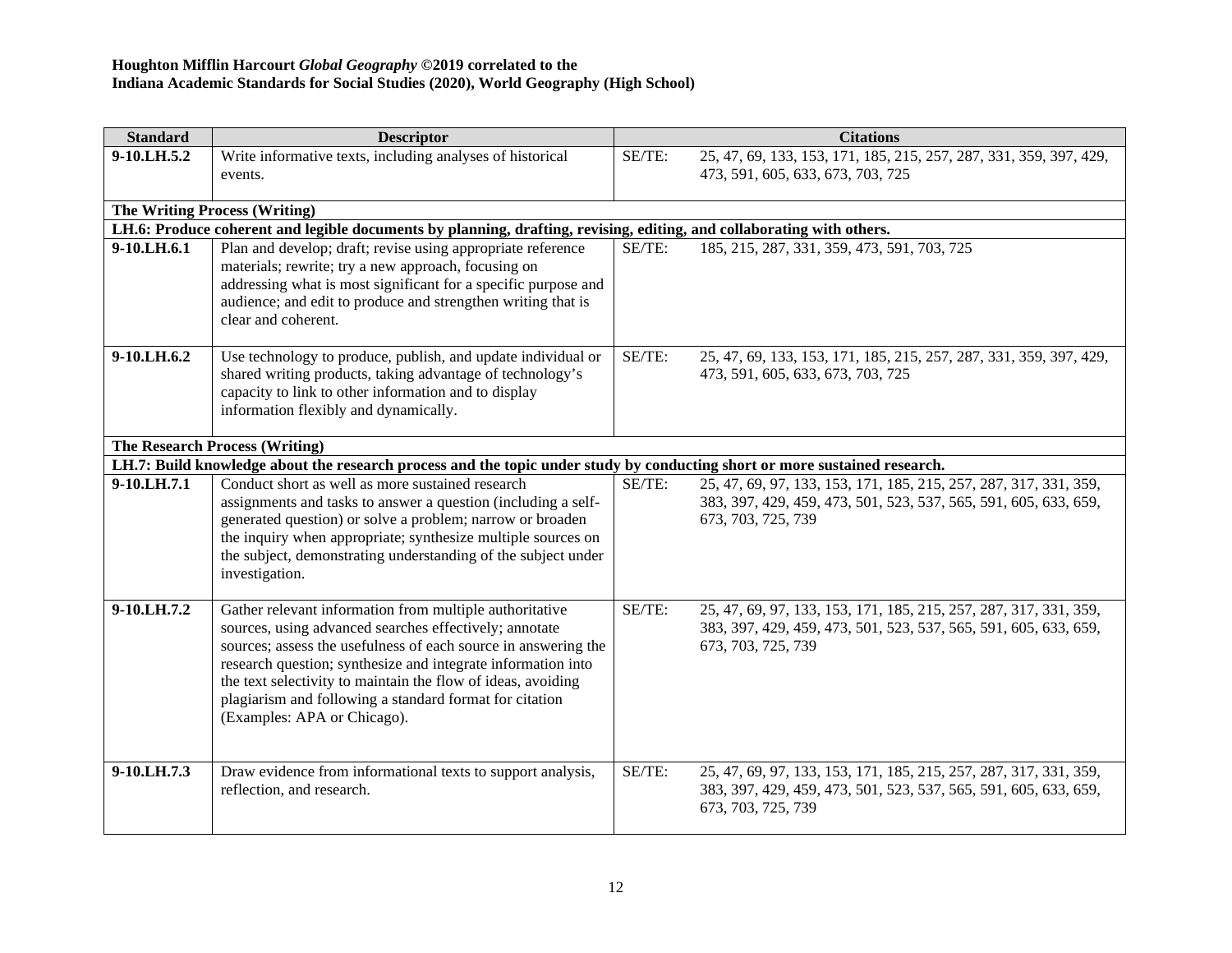| <b>Standard</b>                                                                                                                                          | <b>Descriptor</b>                                                                                                                                                                       |                    | <b>Citations</b>                                                                                                                                                                                                                                                                                                                                                                                                                                                                                                                                                                                                                                                                                                                                                                          |  |  |  |
|----------------------------------------------------------------------------------------------------------------------------------------------------------|-----------------------------------------------------------------------------------------------------------------------------------------------------------------------------------------|--------------------|-------------------------------------------------------------------------------------------------------------------------------------------------------------------------------------------------------------------------------------------------------------------------------------------------------------------------------------------------------------------------------------------------------------------------------------------------------------------------------------------------------------------------------------------------------------------------------------------------------------------------------------------------------------------------------------------------------------------------------------------------------------------------------------------|--|--|--|
|                                                                                                                                                          | Grades 11-12: Learning Outcome for Literacy in History/Social Studies Learning                                                                                                          |                    |                                                                                                                                                                                                                                                                                                                                                                                                                                                                                                                                                                                                                                                                                                                                                                                           |  |  |  |
| LH.1: Read and comprehend history/social studies texts independently and proficiently, and write effectively for a variety of discipline-specific tasks, |                                                                                                                                                                                         |                    |                                                                                                                                                                                                                                                                                                                                                                                                                                                                                                                                                                                                                                                                                                                                                                                           |  |  |  |
| purposes, and audiences.                                                                                                                                 |                                                                                                                                                                                         |                    |                                                                                                                                                                                                                                                                                                                                                                                                                                                                                                                                                                                                                                                                                                                                                                                           |  |  |  |
| 11-12.LH.1.1                                                                                                                                             | Read and comprehend history/social studies texts within a<br>range of complexity appropriate for grades 11-CCR<br>independently and proficiently by the end of grade 12.                | SE/TE:             | 9, 13, 25, 29, 36, 41, 45, 47, 53, 58, 63, 67, 69, 77, 82, 86, 90, 95,<br>97, 122, 130, 133, 139, 144, 149, 153, 158, 163, 169, 171, 175,<br>178, 185, 205, 209, 213, 215, 221, 227, 235, 239, 247, 251, 257,<br>277, 280, 285, 287, 293, 301, 315, 317, 329, 331, 349, 352, 359,<br>374, 383, 387, 397, 423, 427, 429, 441, 452, 457, 459, 467, 473,<br>490, 499, 501, 515, 523, 537, 555, 563, 565, 572, 583, 591, 603,<br>605, 627, 631, 633, 646, 650, 659, 673, 692, 697, 701, 703, 723,<br>725, 729, 739                                                                                                                                                                                                                                                                            |  |  |  |
| 11-12.LH.1.2                                                                                                                                             | Write routinely over a variety of time frames for a range of<br>discipline-specific tasks, purposes, and audiences.                                                                     | SE/TE:<br>TE Only: | 19, 20, 23, 25, 29, 45, 47, 53, 69, 82, 97, 133, 153, 167, 175, 177,<br>182, 185, 215, 257, 285, 287, 295, 317, 325, 331, 359, 374, 383,<br>397, 427, 429, 437, 459, 463, 473, 501, 515, 523, 537, 555, 565,<br>583, 591, 599, 602-603, 605, 633, 641, 659, 673, 703, 711, 717,<br>725, 729, 732, 739<br>1c, 1d, 21, 47d, 60, 67, 85, 86, 122, 124, 130, 185d, 189, 193, 203,<br>209, 219, 220, 223, 225, 239, 250, 253, 255, 261, 277, 287d, 293,<br>305, 312, 329, 331d, 347, 359c, 363, 366, 369, 383d, 390, 401,<br>405, 422, 423, 426, 451, 455, 459d, 473d, 481, 485, 499, 501c,<br>505, 509, 530, 537c, 539, 547, 554, 562, 569, 574, 579, 582, 586,<br>589, 591d, 607, 609, 615, 617, 621, 633c, 637, 644, 648, 659d,<br>663, 673d, 677, 685, 696, 700, 703c, 703d, 709, 720, 731 |  |  |  |
|                                                                                                                                                          | <b>Key Ideas and Textual Support (Reading)</b>                                                                                                                                          |                    |                                                                                                                                                                                                                                                                                                                                                                                                                                                                                                                                                                                                                                                                                                                                                                                           |  |  |  |
|                                                                                                                                                          | LH.2: Extract and construct meaning from history/social studies texts using a variety of comprehension skills.                                                                          |                    |                                                                                                                                                                                                                                                                                                                                                                                                                                                                                                                                                                                                                                                                                                                                                                                           |  |  |  |
| 11-12.LH.2.1                                                                                                                                             | Cite specific textual evidence to support analysis of primary<br>and secondary sources, connecting insights gained from<br>specific details to an understanding of the text as a whole. | SE/TE:             | 182, 183, 249, 254, 255, 261, 328, 329, 335, 366, 395, 449, 470,<br>471, 477, 534, 535, 541, 602, 603, 670, 671, 736, 737                                                                                                                                                                                                                                                                                                                                                                                                                                                                                                                                                                                                                                                                 |  |  |  |
| 11-12.LH.2.2                                                                                                                                             | Determine the central ideas or information of a primary or<br>secondary source; provide an accurate summary that makes<br>clear the relationships among the key details and ideas.      | SE/TE:             | 9, 13, 24, 29, 36, 41, 45, 46, 53, 58, 63, 67, 68, 77, 82, 86, 90, 95,<br>96, 122, 130, 132, 139, 144, 149, 152, 158, 163, 169, 170, 175,<br>178, 182, 183, 184, 205, 209, 213, 214, 221, 227, 235, 239, 242,<br>247, 249, 251, 254, 255, 256, 261, 277, 280, 285, 286, 293, 301,<br>315, 316, 328, 329, 330, 335, 349, 352, 358, 366, 374, 382, 387,<br>395, 396, 423, 427, 428, 441, 449, 452, 457, 467, 470, 471, 472,<br>490, 477, 499, 500, 515, 522, 534, 535, 536, 541, 555, 563, 564,                                                                                                                                                                                                                                                                                             |  |  |  |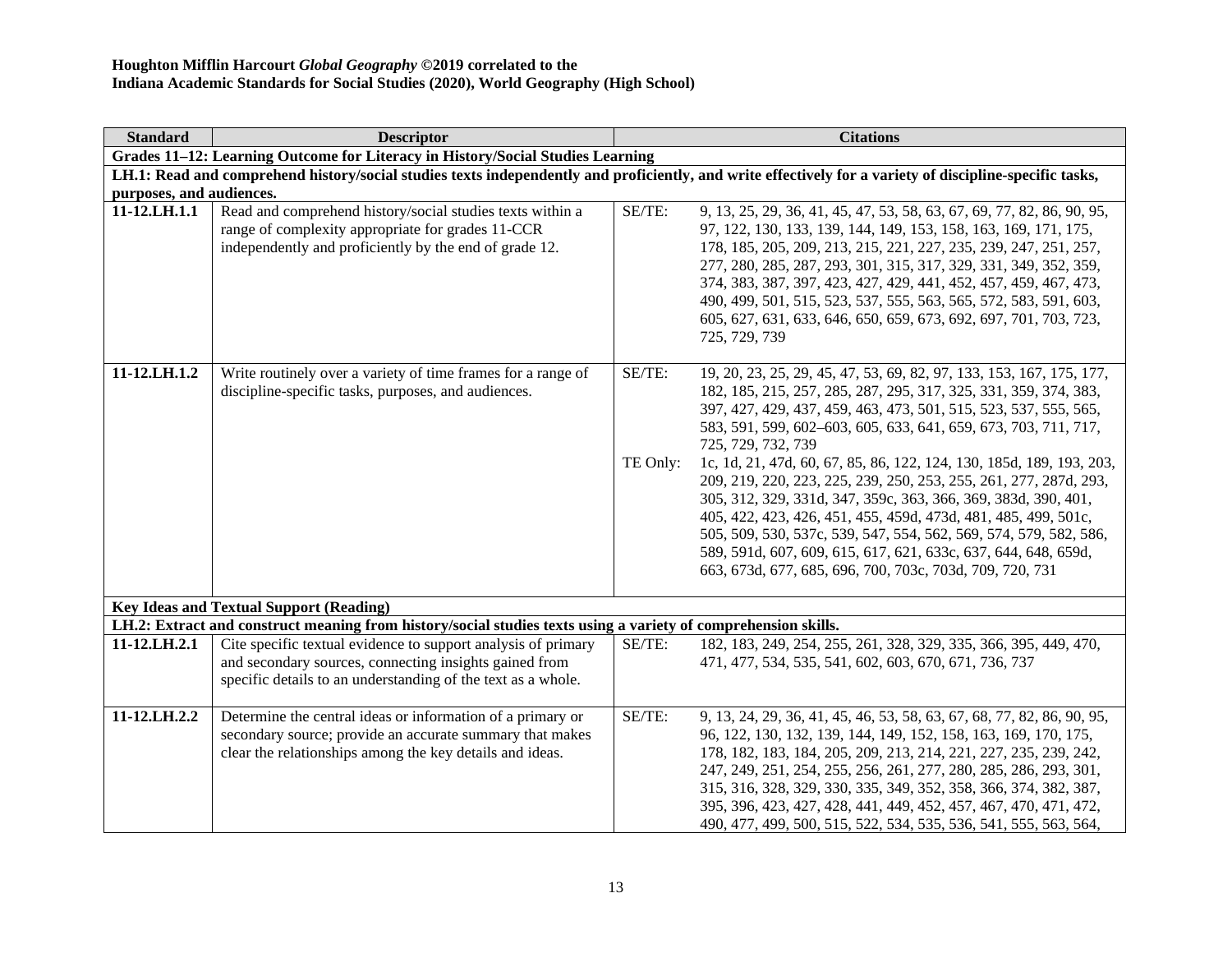| <b>Standard</b> | <b>Descriptor</b>                                                                                                                                                                                                                                          |        | <b>Citations</b>                                                                                                                                                                                                                                                                                                                                                                                                                                                                                                                                                                                                                                                      |
|-----------------|------------------------------------------------------------------------------------------------------------------------------------------------------------------------------------------------------------------------------------------------------------|--------|-----------------------------------------------------------------------------------------------------------------------------------------------------------------------------------------------------------------------------------------------------------------------------------------------------------------------------------------------------------------------------------------------------------------------------------------------------------------------------------------------------------------------------------------------------------------------------------------------------------------------------------------------------------------------|
|                 |                                                                                                                                                                                                                                                            |        | 572, 583, 602, 603, 627, 631, 632, 646, 650, 658, 670, 671, 672,<br>697, 701, 702, 723, 724, 729, 736, 737, 738                                                                                                                                                                                                                                                                                                                                                                                                                                                                                                                                                       |
| 11-12.LH.2.3    | Evaluate various explanations for actions or events, and<br>determine which explanation best accords with textual<br>evidence, acknowledging where the text leaves matters<br>uncertain.                                                                   | SE/TE: | 25, 47, 69, 97, 133, 153, 171, 185, 215, 257, 287, 317, 331, 359,<br>383, 397, 429, 459, 473, 501, 523, 537, 565, 591, 605, 633, 659,<br>673, 703, 725, 739                                                                                                                                                                                                                                                                                                                                                                                                                                                                                                           |
|                 | <b>Structural Elements and Organization (Reading)</b>                                                                                                                                                                                                      |        |                                                                                                                                                                                                                                                                                                                                                                                                                                                                                                                                                                                                                                                                       |
|                 | LH.3: Build understanding of history/social studies texts, using knowledge, structural organization, and author's purpose.                                                                                                                                 |        |                                                                                                                                                                                                                                                                                                                                                                                                                                                                                                                                                                                                                                                                       |
| 11-12.LH.3.1    | Determine the meaning of words and phrases as they are used<br>in a text, including analyzing how an author uses and refines<br>the meaning of a key term over the course of a text<br>(Examples: how Madison defines faction in Federalist No.<br>$10$ ). | SE/TE: | 5, 10, 24, 27, 32, 37, 42, 46, 49, 54, 59, 65, 68, 71, 78, 83, 87, 91,<br>96, 117, 123, 127, 132, 135, 140, 145, 152, 155, 159, 166, 170,<br>173, 176, 184, 201, 207, 210, 214, 217, 222, 230, 236, 242, 245,<br>249, 256, 273, 278, 282, 286, 289, 296, 302, 310, 316, 319, 323,<br>330, 345, 350, 353, 358, 361, 370, 375, 382, 385, 388, 396, 415,<br>420, 424, 428, 431, 438, 442, 448, 453, 458, 461, 465, 472, 487,<br>491, 495, 500, 508, 510, 516, 522, 525, 529, 536, 551, 556, 560,<br>564, 567, 573, 580, 584, 590, 593, 597, 604, 619, 625, 628, 632,<br>635, 642, 647, 651, 658, 661, 665, 672, 689, 694, 698, 702, 705,<br>712, 718, 724, 727, 730, 738 |
| 11-12.LH.3.2    | Analyze in detail how a complex primary source is<br>structured, including how key sentences, paragraphs, and<br>larger portions of the text contribute to the whole.                                                                                      | SE/TE: | 182, 183, 249, 254, 255, 261, 328, 329, 335, 366, 395, 449, 470,<br>471, 477, 534, 535, 541, 602, 603, 670, 671, 736, 737                                                                                                                                                                                                                                                                                                                                                                                                                                                                                                                                             |
| 11-12.LH.3.3    | Evaluate authors' differing perspectives on the same<br>historical event or issue by assessing the authors' claims,<br>reasoning, and evidence.                                                                                                            | SE/TE: | 25, 47, 69, 97, 133, 153, 171, 185, 215, 257, 287, 317, 331, 359,<br>383, 397, 429, 459, 473, 501, 523, 537, 565, 591, 605, 633, 659,<br>673, 703, 725, 739                                                                                                                                                                                                                                                                                                                                                                                                                                                                                                           |
|                 | <b>Synthesis and Connection of Ideas (Reading)</b>                                                                                                                                                                                                         |        |                                                                                                                                                                                                                                                                                                                                                                                                                                                                                                                                                                                                                                                                       |
|                 | LH.4: Build understanding of history/social studies texts by synthesizing and connecting ideas and evaluating specific claims.                                                                                                                             |        |                                                                                                                                                                                                                                                                                                                                                                                                                                                                                                                                                                                                                                                                       |
| 11-12.LH.4.1    | Integrate and evaluate multiple sources of information<br>presented in diverse formats and media (Examples: visually,<br>quantitatively, as well as in words) in order to address a<br>question or solve a problem.                                        | SE/TE: | 6, 47, 65, 69, 76, 78, 79, 82, 140, 147, 159, 166, 176, 181, 185,<br>194, 212, 220, 224, 234, 250, 254, 257, 266, 278, 292, 313, 331,<br>340, 348, 377, 397, 406, 443, 459, 482, 526, 529, 537, 546, 561,<br>575, 586, 594, 596, 605, 614, 616, 629, 659, 666, 669, 670, 673,<br>682, 686, 687, 737, 739                                                                                                                                                                                                                                                                                                                                                              |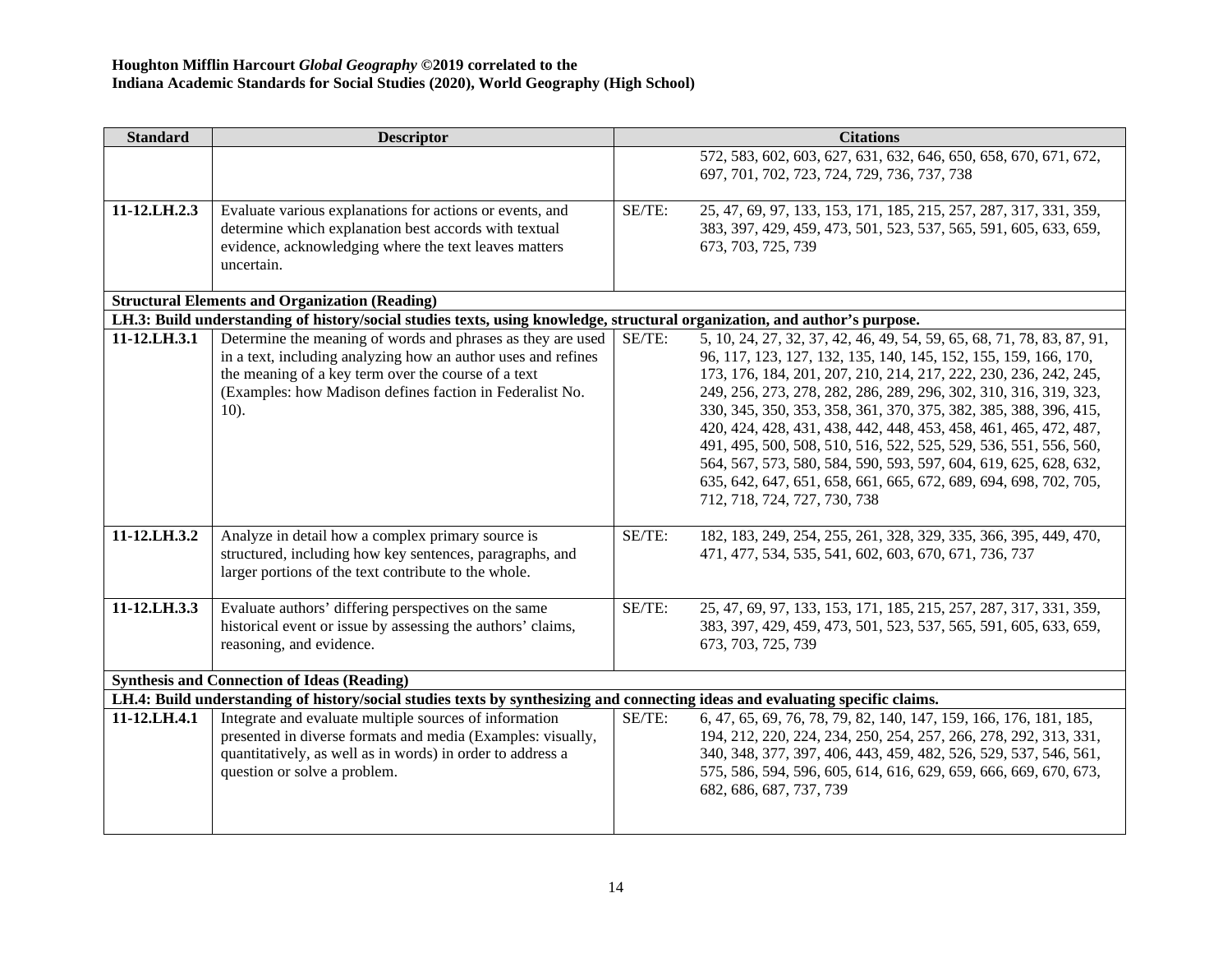| <b>Standard</b>                 | <b>Descriptor</b>                                                                                                              |        | <b>Citations</b>                                                   |
|---------------------------------|--------------------------------------------------------------------------------------------------------------------------------|--------|--------------------------------------------------------------------|
| 11-12.LH.4.2                    | Evaluate an author's premises, claims, and evidence by                                                                         | SE/TE: | 182, 183, 249, 254, 261, 329, 335, 366, 395, 449, 471, 477, 535,   |
|                                 | corroborating or challenging them with other information.                                                                      |        | 541, 602, 603, 670, 671, 736, 737                                  |
| 11-12.LH.4.3                    | Integrate information from diverse sources, both primary and                                                                   | SE/TE: | 25, 47, 69, 97, 133, 153, 171, 185, 215, 257, 287, 317, 331, 359,  |
|                                 | secondary, into a coherent understanding of an idea or event,                                                                  |        | 383, 397, 429, 459, 473, 501, 523, 537, 565, 591, 605, 633, 659,   |
|                                 | noting discrepancies among sources.                                                                                            |        | 673, 703, 725, 739                                                 |
|                                 |                                                                                                                                |        |                                                                    |
| <b>Writing Genres (Writing)</b> |                                                                                                                                |        |                                                                    |
|                                 | LH.5: Write for different purposes and to specific audiences or people.                                                        |        |                                                                    |
| 11-12.LH.5.1                    | Write arguments focused on discipline-specific content.                                                                        | SE/TE: | 257, 331, 537                                                      |
| 11-12.LH.5.2                    | Write informative texts, including analyses of historical                                                                      | SE/TE: | 25, 47, 69, 133, 153, 171, 185, 215, 257, 287, 331, 359, 397, 429, |
|                                 | events.                                                                                                                        |        | 473, 591, 605, 633, 673, 703, 725                                  |
|                                 |                                                                                                                                |        |                                                                    |
|                                 | The Writing Process (Writing)                                                                                                  |        |                                                                    |
|                                 | LH.6: Produce coherent and legible documents by planning, drafting, revising, editing, and collaborating with others.          |        |                                                                    |
| 11-12.LH.6.1                    | Plan and develop; draft; revise using appropriate reference                                                                    | SE/TE: | 185, 215, 287, 331, 359, 473, 591, 703, 725                        |
|                                 | materials; rewrite; try a new approach, focusing on                                                                            |        |                                                                    |
|                                 | addressing what is most significant for a specific purpose and<br>audience; and edit to produce and strengthen writing that is |        |                                                                    |
|                                 | clear and coherent.                                                                                                            |        |                                                                    |
|                                 |                                                                                                                                |        |                                                                    |
| 11-12.LH.6.2                    | Use technology to produce, publish, and update individual or                                                                   | SE/TE: | 25, 47, 69, 133, 153, 171, 185, 215, 257, 287, 331, 359, 397, 429, |
|                                 | shared writing products in response to ongoing feedback,                                                                       |        | 473, 591, 605, 633, 673, 703, 725                                  |
|                                 | including new arguments or information.                                                                                        |        |                                                                    |
|                                 |                                                                                                                                |        |                                                                    |
|                                 | <b>The Research Process (Writing)</b>                                                                                          |        |                                                                    |
|                                 | LH.7: Build knowledge about the research process and the topic under study by conducting short or more sustained research.     |        |                                                                    |
| 11-12.LH.7.1                    | Conduct short as well as more sustained research                                                                               | SE/TE: | 25, 47, 69, 97, 133, 153, 171, 185, 215, 257, 287, 317, 331, 359,  |
|                                 | assignments and tasks to answer a question (including a self-                                                                  |        | 383, 397, 429, 459, 473, 501, 523, 537, 565, 591, 605, 633, 659,   |
|                                 | generated question) or solve a problem; narrow or broaden                                                                      |        | 673, 703, 725, 739                                                 |
|                                 | the inquiry when appropriate; synthesize multiple sources on                                                                   |        |                                                                    |
|                                 | the subject, demonstrating understanding of the subject under                                                                  |        |                                                                    |
|                                 | investigation.                                                                                                                 |        |                                                                    |
| $11-12.LH.7.2$                  | Gather relevant information from multiple types of                                                                             | SE/TE: | 25, 47, 69, 97, 133, 153, 171, 185, 215, 257, 287, 317, 331, 359,  |
|                                 | authoritative sources, using advanced searches effectively;                                                                    |        | 383, 397, 429, 459, 473, 501, 523, 537, 565, 591, 605, 633, 659,   |
|                                 | annotate sources; assess the strengths and limitations of each                                                                 |        | 673, 703, 725, 739                                                 |